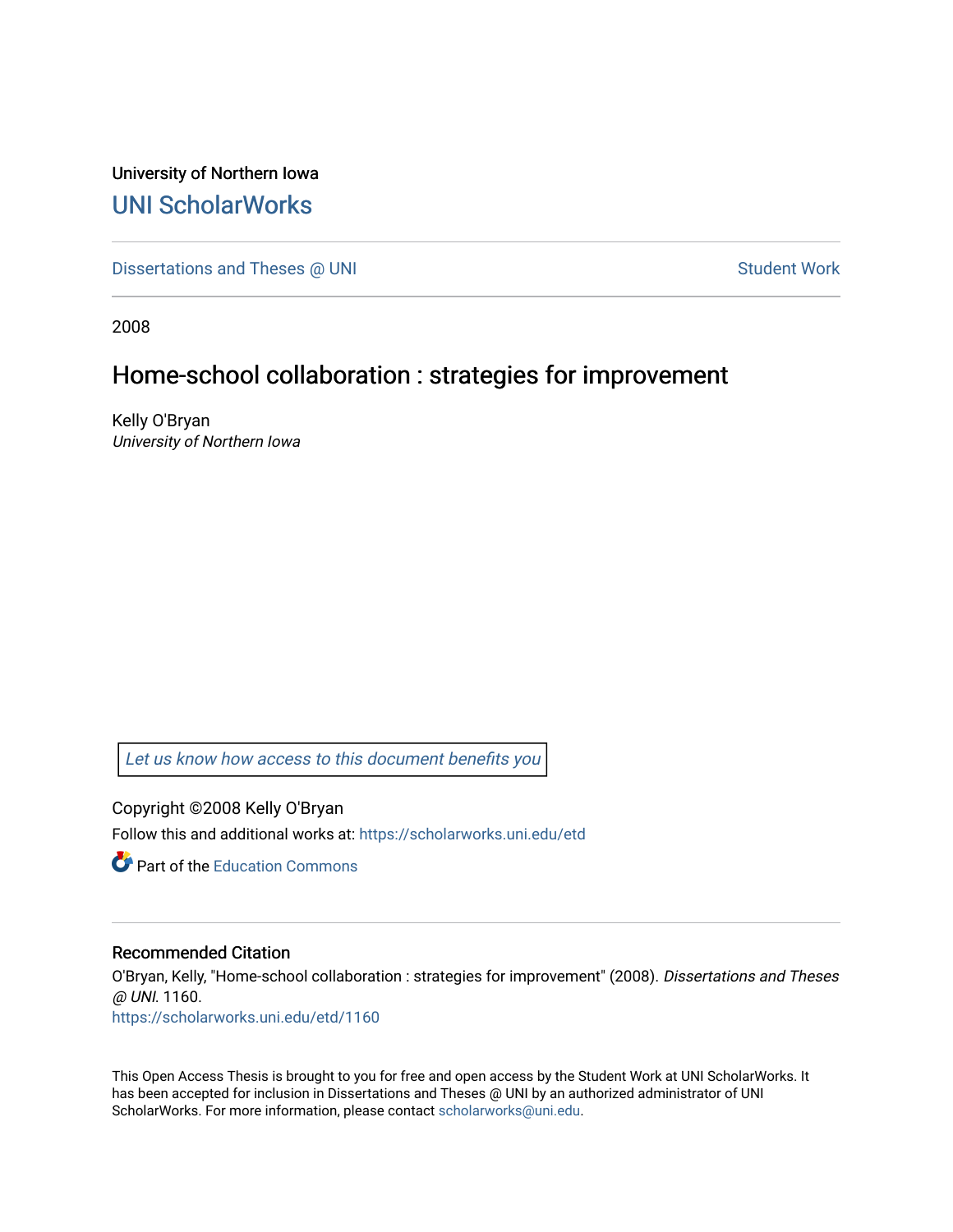## HOME-SCHOOL COLLABORATION:

## STRATEGIES FOR IMPROVEMENT

A Thesis

Submitted

in Partial Fulfillment

of the Requirements for the Degree

Educational Specialist

Kelly O'Bryan

University of Northern Iowa

August 2008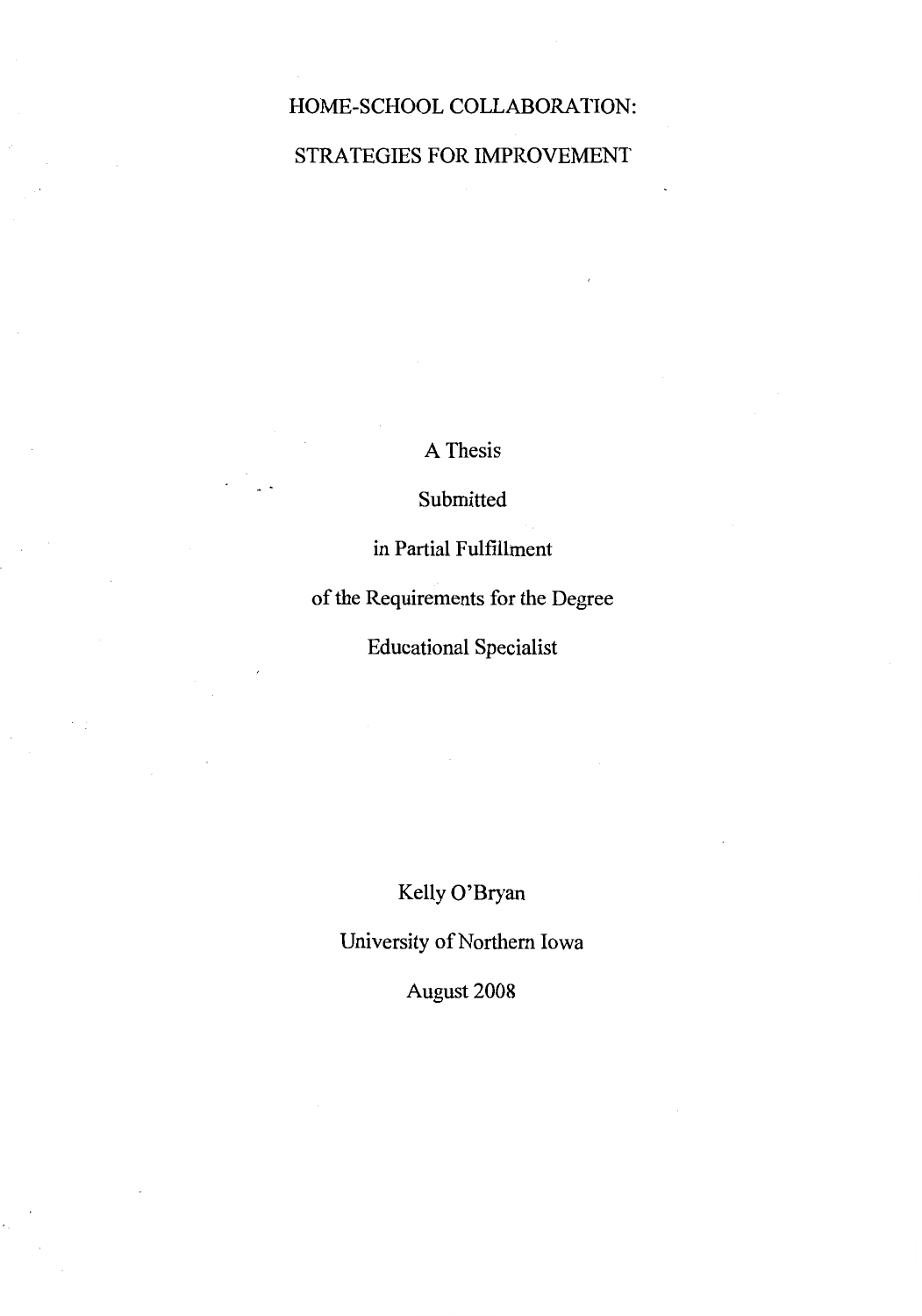#### ABSTRACT

Home-school collaboration, the manner in which overt partnerships among schools, families, and the community are established, has been shown to be beneficial to all parties involved. Although the benefits of collaboration are known, empirical strategies to accomplish these benefits remain lacking in the literature. The current study examines the specific types of school practices occurring at the secondary level, as gathered through the 2003 Parent and Family Involvement in Education Survey, and whether those practices predict involvement. Although parent education, parental work hours, personal notes from school, and memos from school were significant predictors of parent attendance at school activities, they accounted for a small amount of the variance. Implications and future research needs are presented.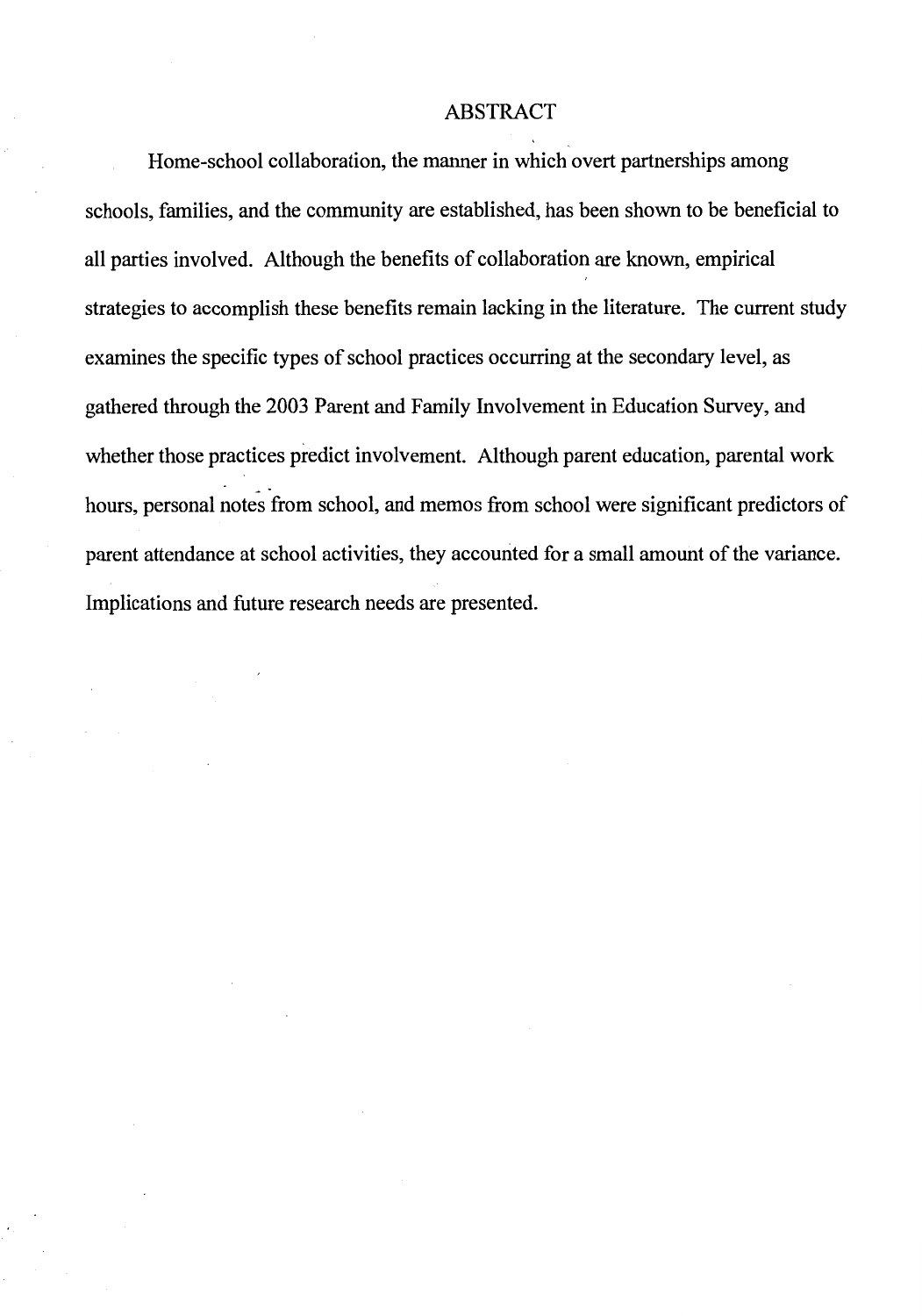# HOME-SCHOOL COLLABORATION: STRATEGIES FOR IMPROVEMENT

An Abstract of a Thesis

Submitted

in Partial Fulfillment

of the Requirements for the Degree

Educational Specialist

Kelly O'Bryan

University of Northern Iowa

August 2008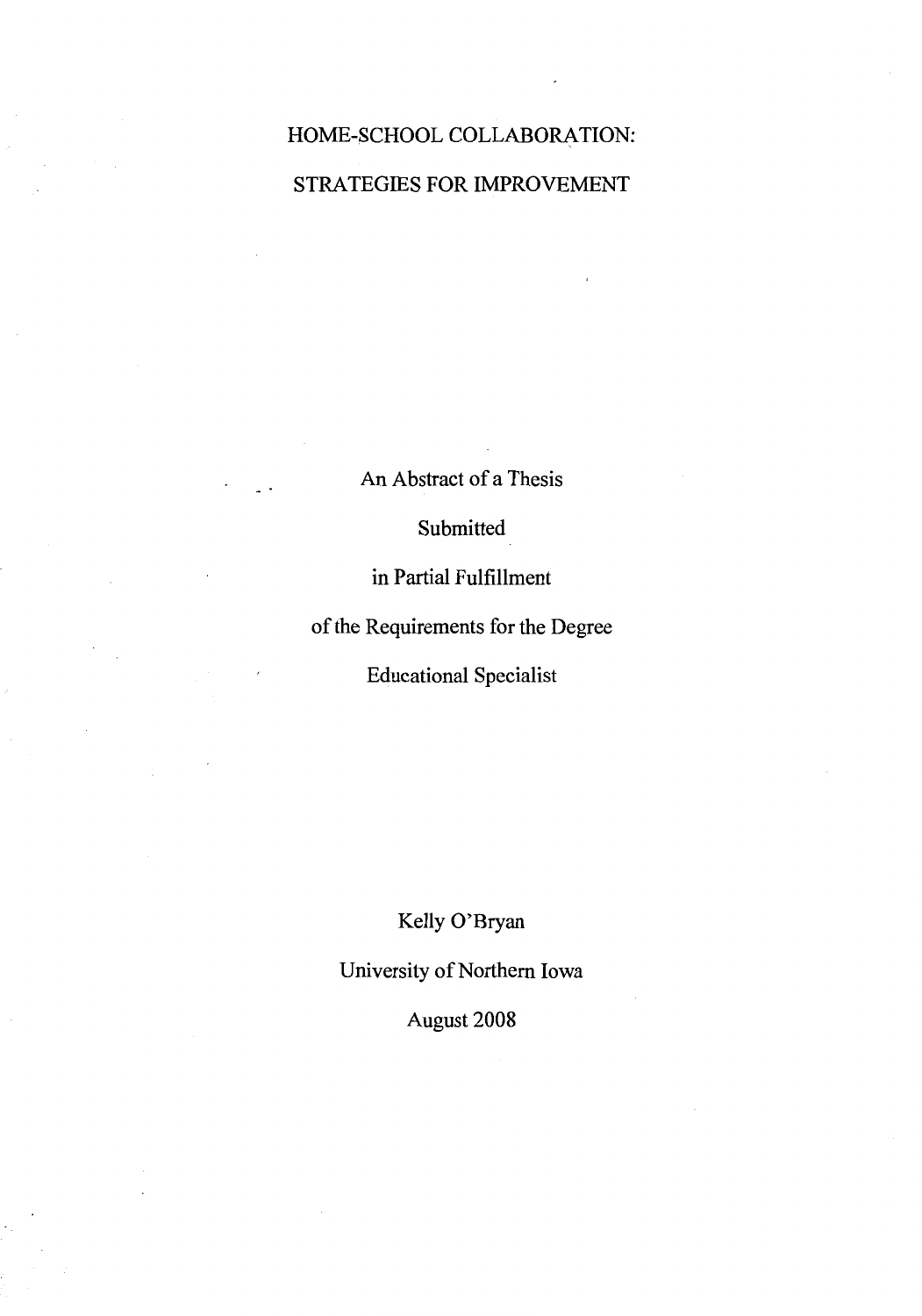This Study by: Kelly O'Bryan

Entitled: Home-School Collaboration: Strategies for Improvement

has been approved as meeting the thesis requirements for the Degree of: Educational Specialist

| le.           |                                                     |
|---------------|-----------------------------------------------------|
|               |                                                     |
| Date          | Dr. Kerri Clopton, Chair, Thesis Committee          |
|               |                                                     |
| $6 - 13 - 08$ | $\overline{a}$                                      |
| Date          | Dr. Charlotte Haselhuhn, Co-chair, Thesis Committee |
|               |                                                     |
| $6 - 13 - 08$ |                                                     |
| Date          | Dr. Robert Boody, Thesis Committee                  |
|               |                                                     |
| Date          | Dr. Sue. A. Joseph, Interim Dean, Graduate College  |
|               |                                                     |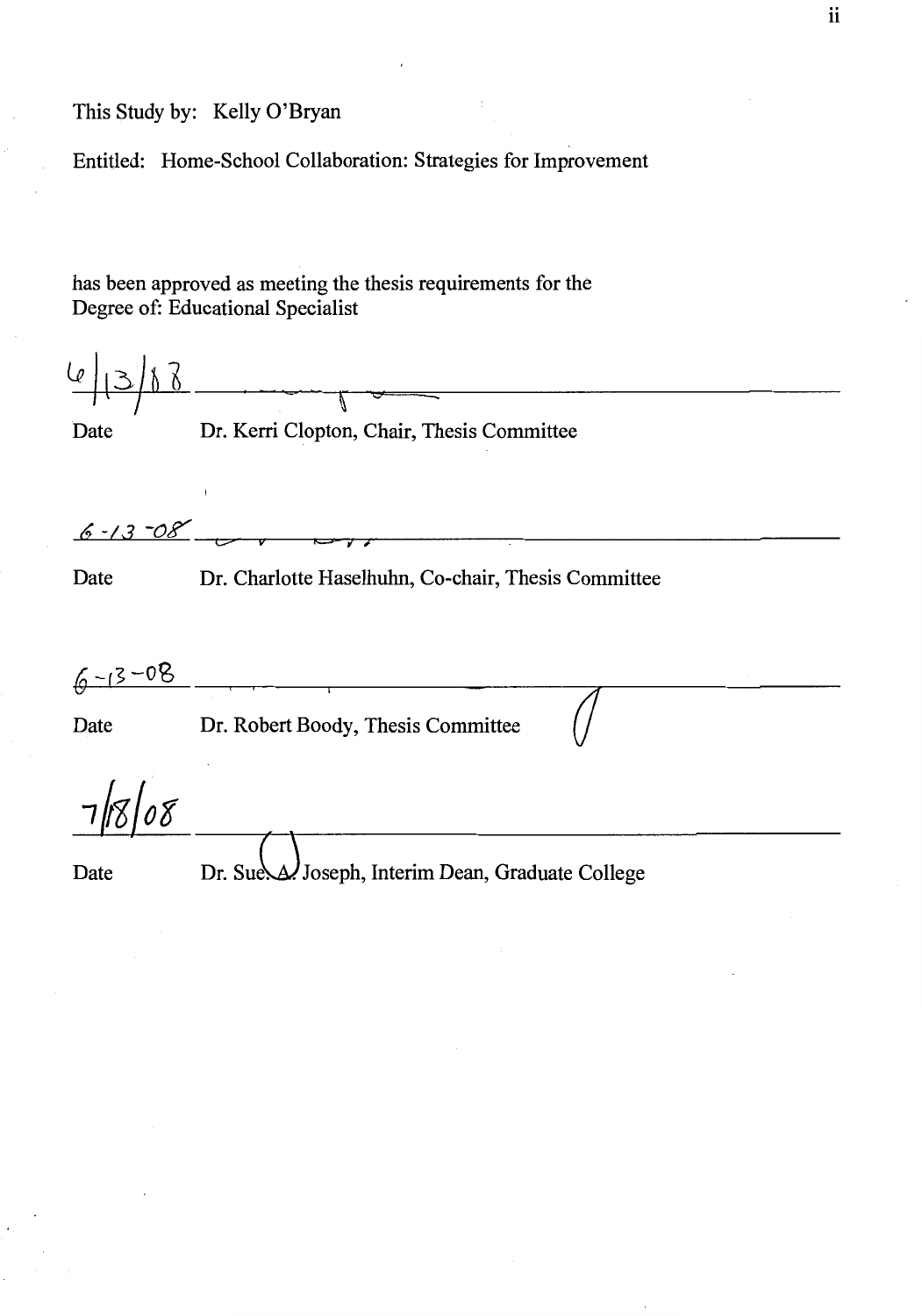## TABLE OF CONTENTS

| .26 |
|-----|
|     |
|     |
|     |
|     |

 $\overline{\phantom{a}}$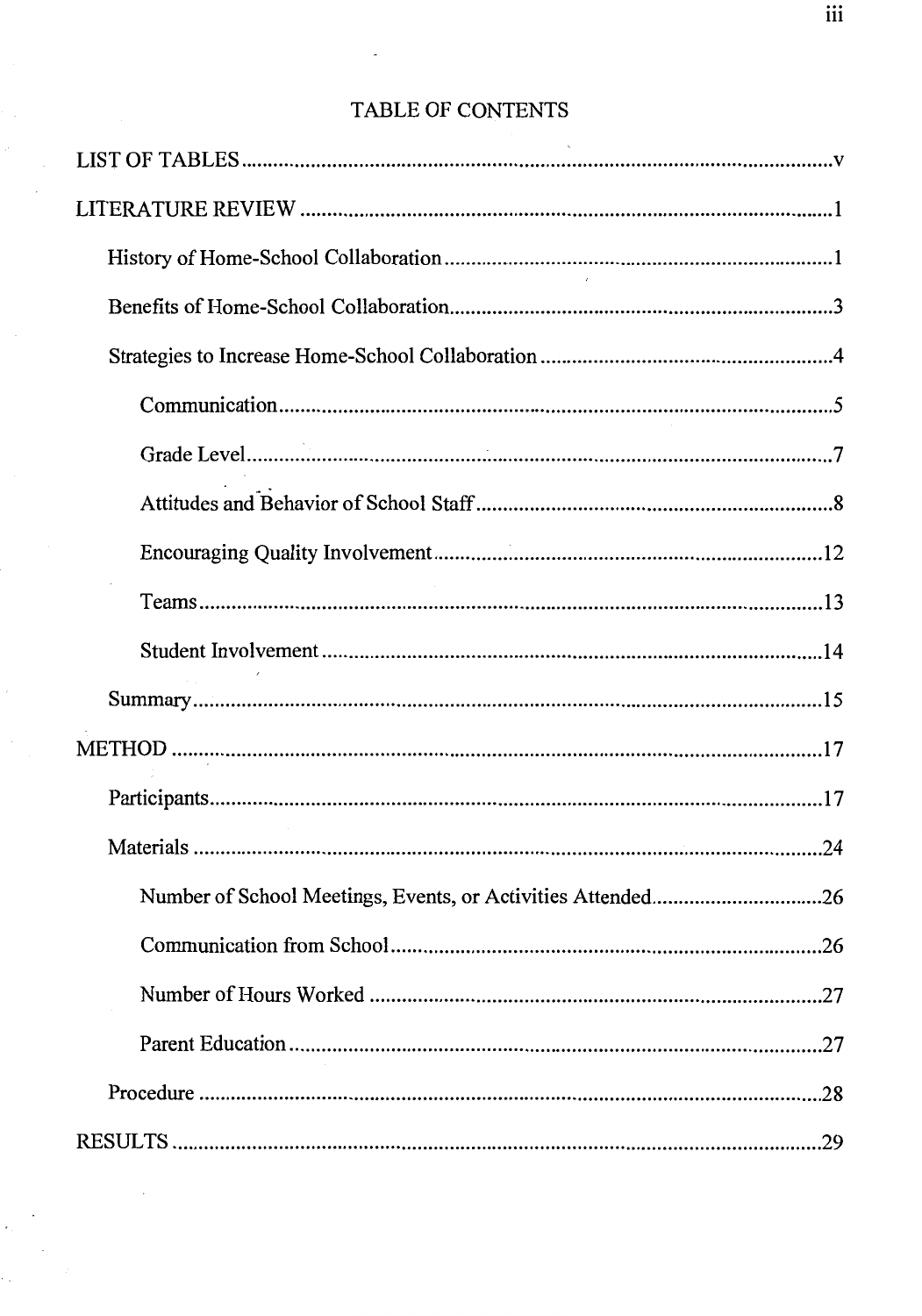$\overline{\phantom{a}}$ 

 $\ddot{\phantom{a}}$ 

 $\label{eq:2}$ 

 $\left\langle \cdot \right\rangle$ 

 $\overline{\phantom{a}}$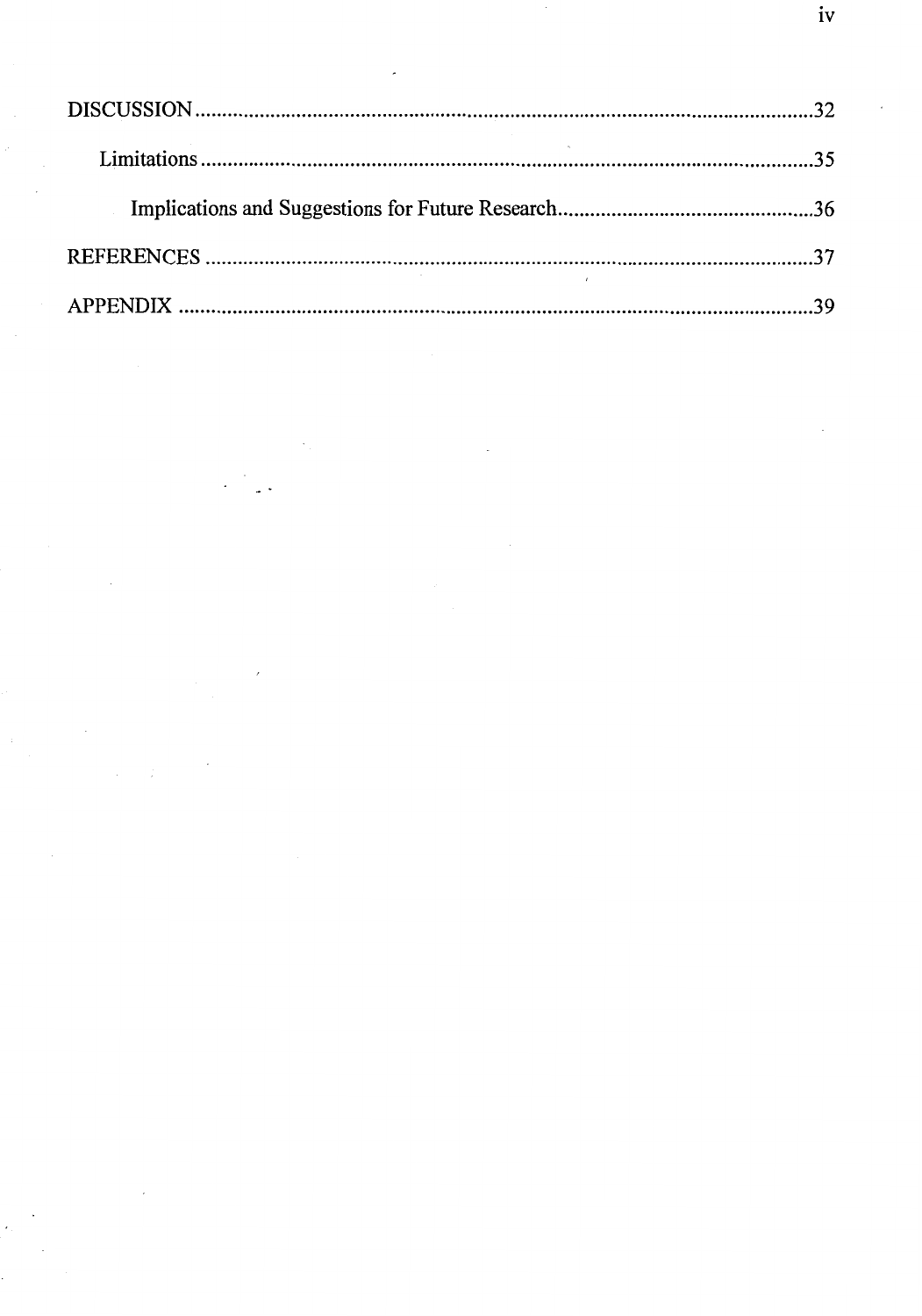## LIST OF TABLES

| <b>COLLA</b> |  |
|--------------|--|
|              |  |
|              |  |

TABLE

 $\lambda$ 

|   | 5 Percentages of Parental Views of School and School Practices23                |
|---|---------------------------------------------------------------------------------|
|   |                                                                                 |
|   |                                                                                 |
| 8 |                                                                                 |
| 9 | Hierarchical Linear Regression Prediction Parent Attendance at School Events by |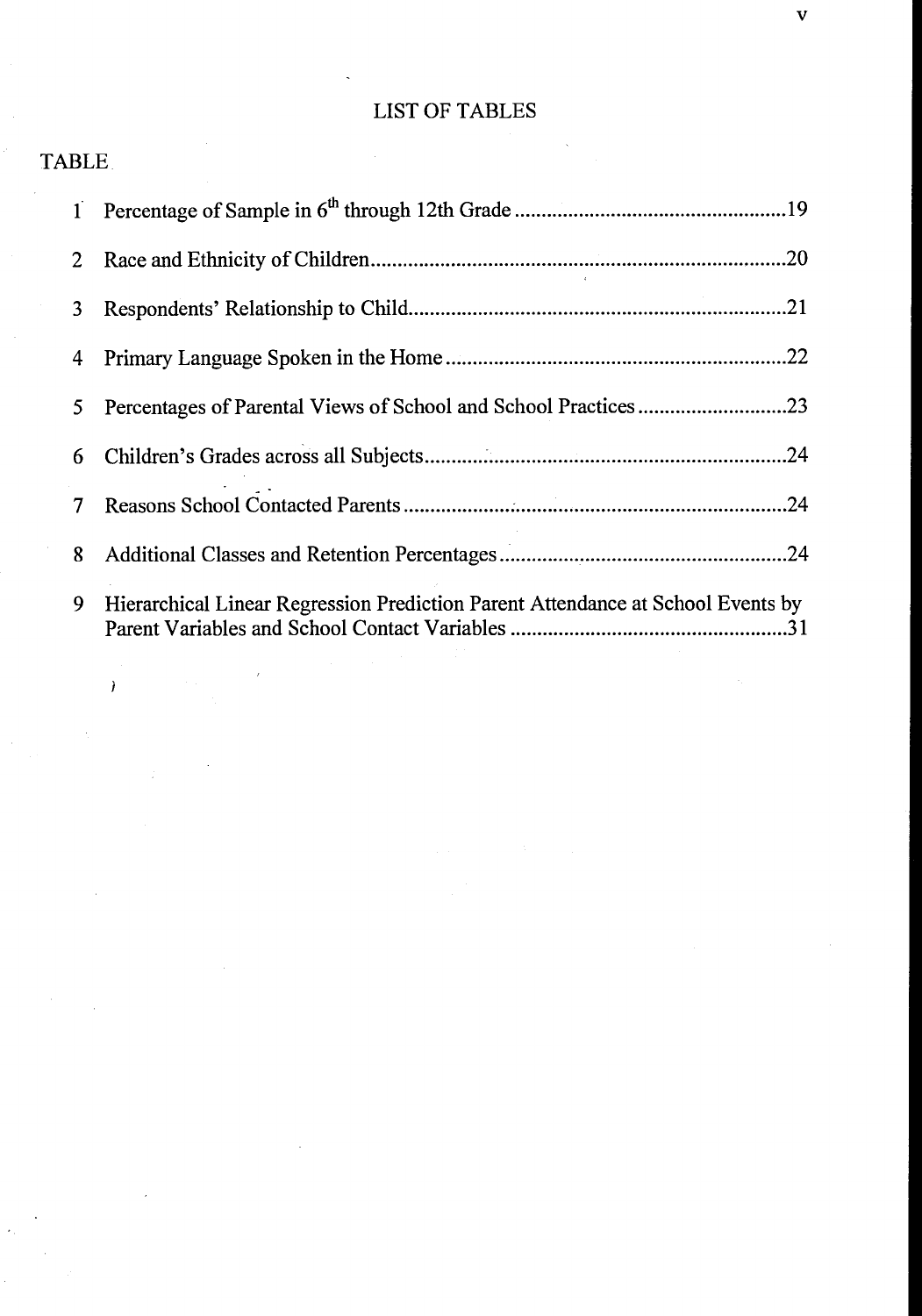#### LITERATURE REVIEW

The enactment of the No Child Left Behind Act of 2001 created many changes for the field of education. One of these changes mandates schools create and enhance parental involvement. The No Child Left Behind Act requires that schools actively cultivate methods of fostering parental involvement in their child's education. The active promotion of methods to advance the learning environment of the school is an additional requirement (U.S. Department of Education, 2001). Home-school collaboration is a means schools can employ to fulfill these legal requirements.

#### History of Home-School Collaboration

Home-school collaboration is the process of establishing overt partnerships between and among schools, families, and the community. Efforts at developing homeschool collaboration have existed throughout history. Historical roots of familial involvement date back to Egyptian culture in 1580 B.C. with the first exposure to education coming from the home. Current methods of collaboration in American schools are founded upon the ideas of seventeenth century European writers (Berger, 1991 ). These writers stressed the importance of creating a home-school connection and building a framework for education founded upon goals that these two domains shared. Despite this historical interest in home-school collaboration, a concrete model of familial involvement did not fully emerge in America until the 1870s. It was during this period that a tangible model was introduced by Fredrich Froebe! (Brosterman, 1997).

1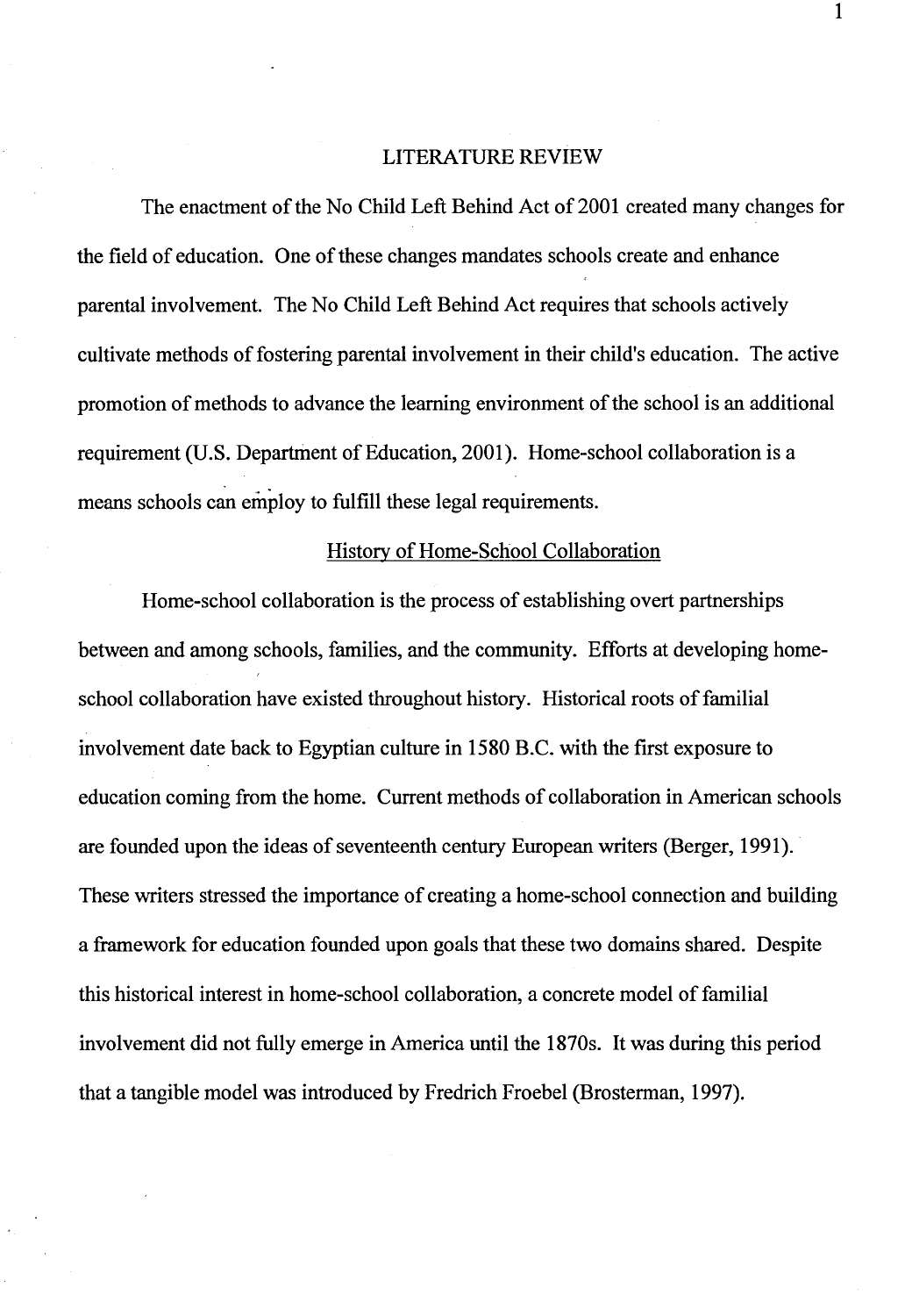Froebel's kindergarten education plan contained three components; the third encompassed working closely with the family. Froebe! believed that the provision of a family setting within the school environment would allow children optimal circumstances for interaction within a socially informal domain (Brosterman, 1997). This concrete approach was a milestone in programs encouraging parental involvement.

The late 1800s and early 1900s sparked an increase in parent involvement programs. For example, The Congress of Parents and Teachers, also known as the PTA, was founded in 1897, and the University of Chicago founded the first parent cooperative in America. Unfortunately the initial efforts of such programs favored the middle-class majority and focused on modifying parenting practices rather than encouraging parental involvement in the education of their children (Berger, 1991).

Collaboration efforts declined in the 1950s as school administrators adopted a more authoritative role and parental involvement was cast aside (Berger, 1991). Interaction between parents and the school became limited. Topics of discourse were restricted to child-rearing techniques, school participation activities were designated by the school and centered on classroom involvement, and the majority of participants were mothers (Lewis & Forman, 2002).

The 1960s spawned major changes for collaboration efforts. Federal programs such as Head Start were initiated. These programs placed strong emphasis on parental inclusion in education and empowered parents by including them in the decision making process. Several public laws were written in the 1970s that specified the importance of parental inclusion in education. At this time, laws were passed that mandated parental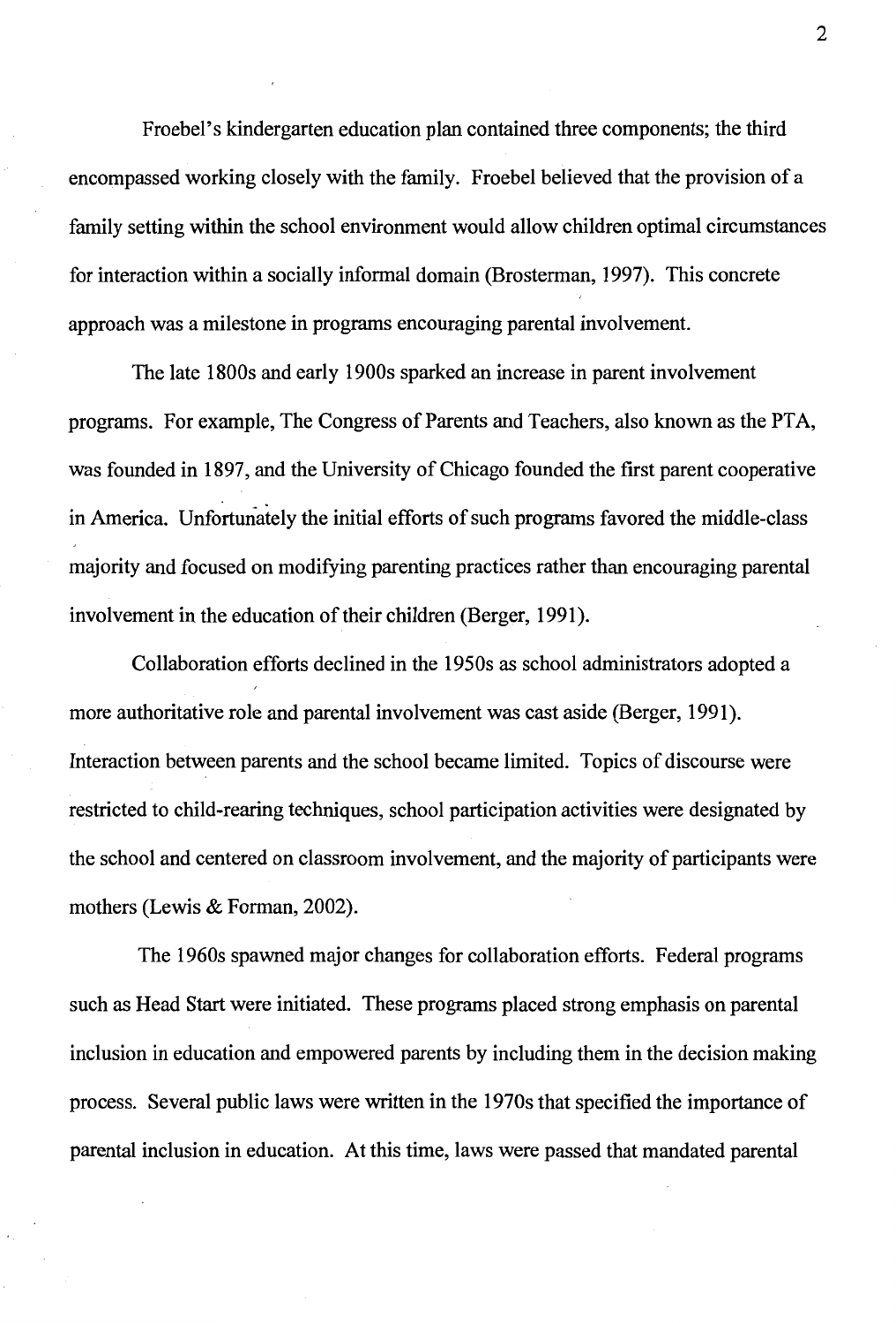participation on school boards, and parents of students with disabilities were given legal rights granting their participation in the planning of their children's individualized education plans (Berger, 1991). Several programs designed to assist schools in increasing parental involvement were also developed during this decade. The majority of these programs, however, were designed for middle-class majority families, and held the assumption that these families needed assistance in preparing their children for school. Parental involvement programs adopted the viewpoint that schools were the experts in education and had much fo offer families (Berger). The notion that families could significantly contribute was not addressed.

#### Benefits of Home-School Collaboration

The 1980s saw the largest increase in collaboration efforts. Federal and state agencies offered information to the public on how to increase collaboration. Research was conducted on the effectiveness of collaboration, and collaboration awareness and implementation rapidly grew. Collaboration efforts continued in the 1990s through research and strategy implementation. Schools began experimenting with the effectiveness of community collaboration and the significance of collaboration efforts was no longer scrutinized (Berger, 1991).

Home school collaboration has been shown to be beneficial to students, parents, teachers and the school (Cochran & Henderson, 1986; Epstein, 1991, 1995). Student benefits include increased academic achievement, increased school attendance rates, higher grades, higher graduation and post-secondary education emollment rates, and increased self-esteem (Epstein, 1991). Parental benefits include a heightened quality of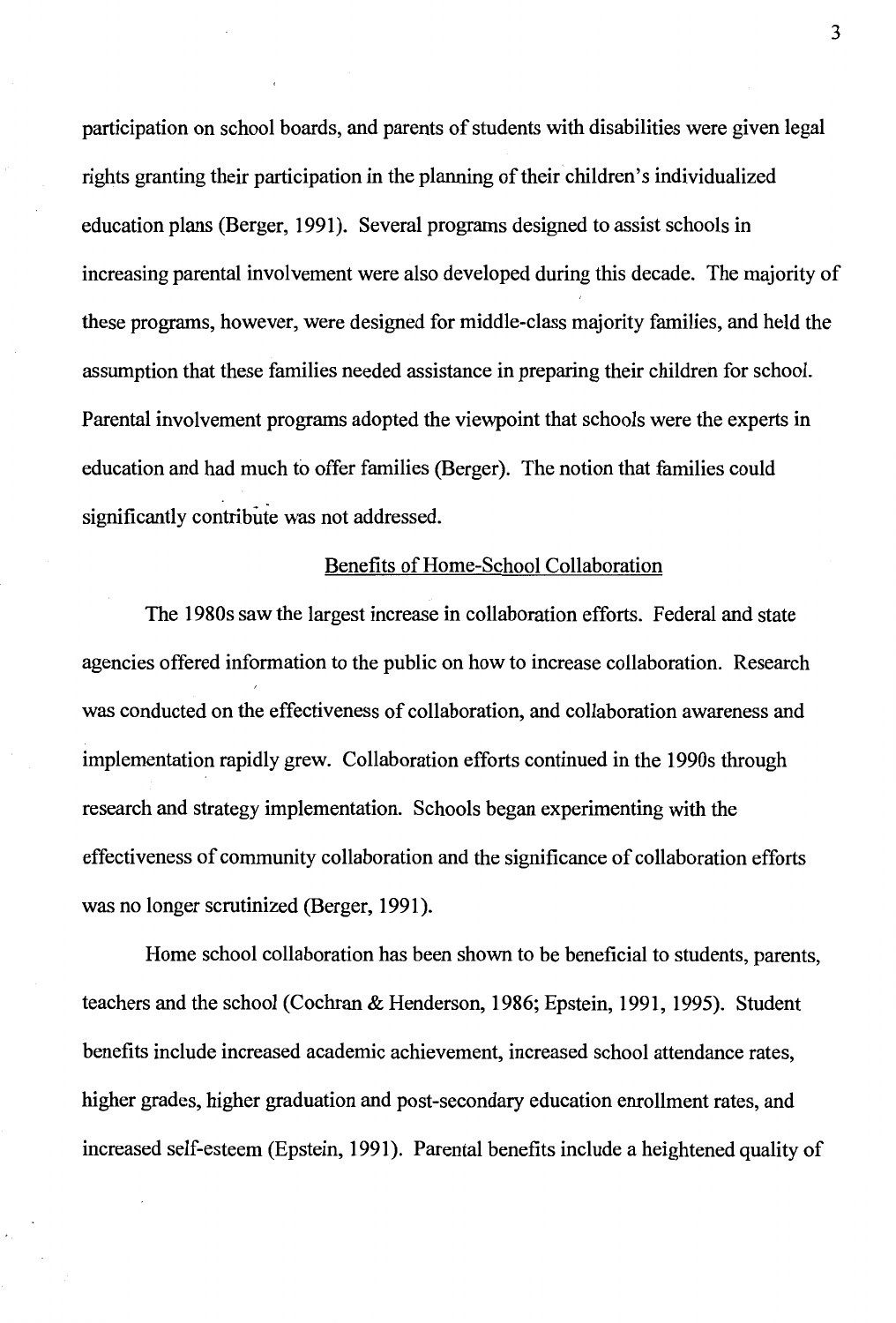parenting skills, more positive school perceptions, and increased participation in policies affecting the education of their children (Cochran & Henderson). Benefits for teachers and the school include higher staff morale and an increase in job satisfaction (Epstein, 1995). Although research has indicated the benefits of home school collaboration, empirical strategies to accomplish these benefits are lacking in the literature.

#### Strategies to Increase Home-School Collaboration

A number of articles on strategies and techniques for collaboration are currently in existence, yet empirical evidence of their effectiveness is limited. The existing empirical evidence suggests a number of components that positively affect home-school collaboration. These components include the level of formal and informal communication (Adams & Christenson, 2000; Epstein, 1986; Minke & Anderson, 2003), appreciation for quality of involvement over quantity of involvement (Adams & Christenson; Izzo, Weissberg, Kaspow, & Fendrich, 1999), and the enactment of problem-solving teams (Adams & Christenson; Dinnebeil, Hale, & Rule, 1999). It is also important that the behavior and attitudes of school staff (Aston & Caimey, 2001; Bruckman & Blanton, 2003; Dinnebeil et al.; Epstein; Grolnick, Benjet, Kurowski, & Apostoleris, 1997; Lewis & Forman, 2002), grade level of the students (Adams & Christenson; Epstein & Dauber, 1991), and the level of parental disillusionment (Westergard & Galloway, 2004) be considered when developing strategies for homeschool collaboration. This review will discuss the current empirical evidence on strategy success in enhancing home-school collaboration efforts.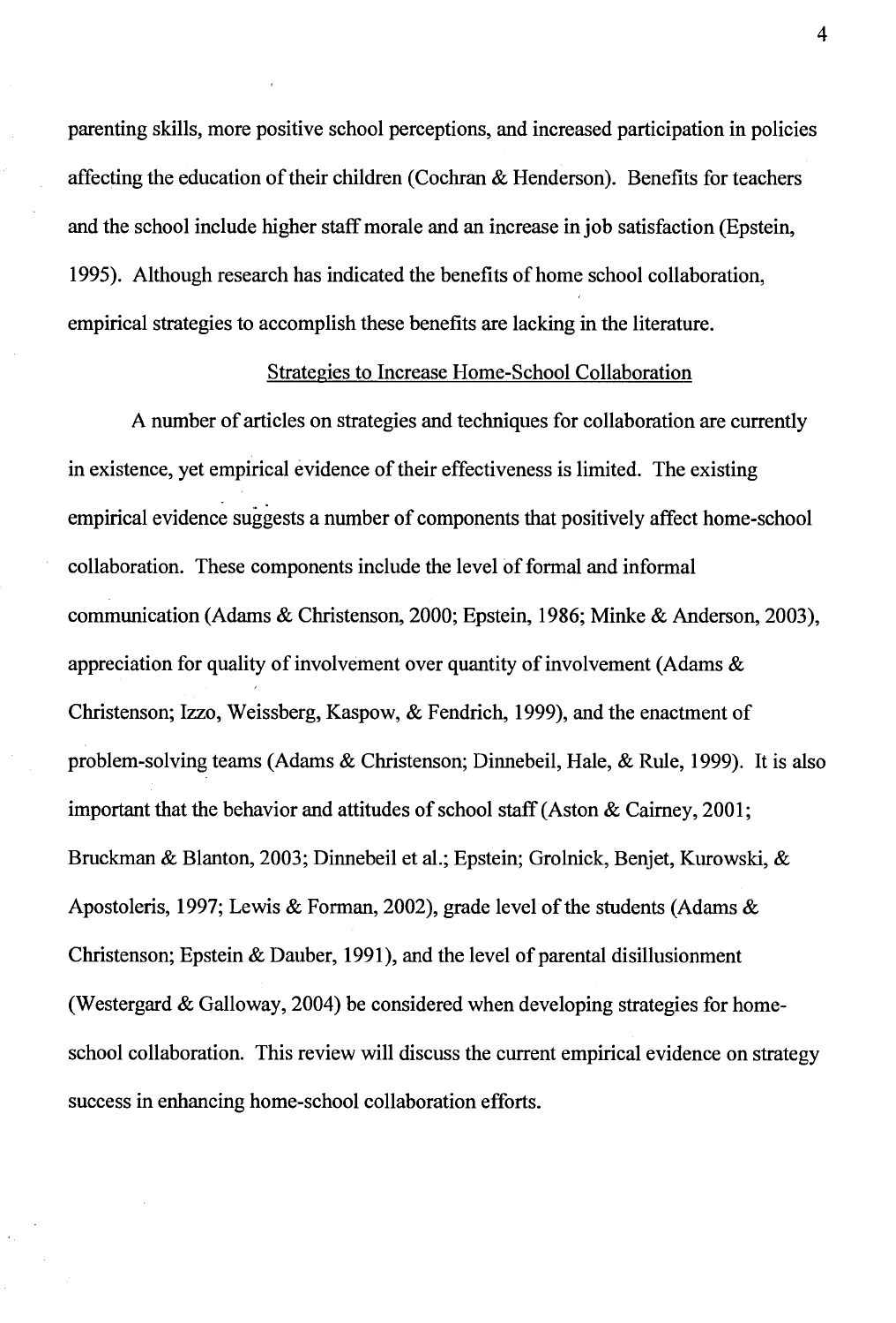#### Communication

At the frontier of data collection on the connection between teacher collaboration efforts and parental attitudes was Epstein's 1986 study of parental reactions to teacher practices. Parental understanding of teacher efforts, familiarity with the curriculum and school climate was examined, and a parental evaluation of education staff was conducted. Parents of 3rd through 5th grade students in 82 Maryland classrooms received surveys. Epstein found that parents wanted more information from the school and would prefer the communication received to be less one-way. Approximately 60% of parents responded that they had never received a phone call from a teacher, 37% reported never receiving a hand-written note from the school, 20% reported never having spoken with the teacher before or after school, and 16% reported never receiving a memo from the school. The study indicated that parents would be more receptive to the teacher's education goals if the school made a concerted effort to inform parents of the curriculum and inform parents of the general theme of the school climate.

In examining trust as a predictor of familial involvement, Adams and Christenson (2000) identified increased communication efforts between home and school as a means for enhancing trust. Parents and teachers from a Midwestern suburb received surveys on enhancing trust in the family-school relationship. Respondents to the questionnaire reported communication between home and school as an essential tool for these programs. Respondents indicated that effective communication allowed them to be viewed as "key decision makers for their children" (p. 22). Students spend up to 70% of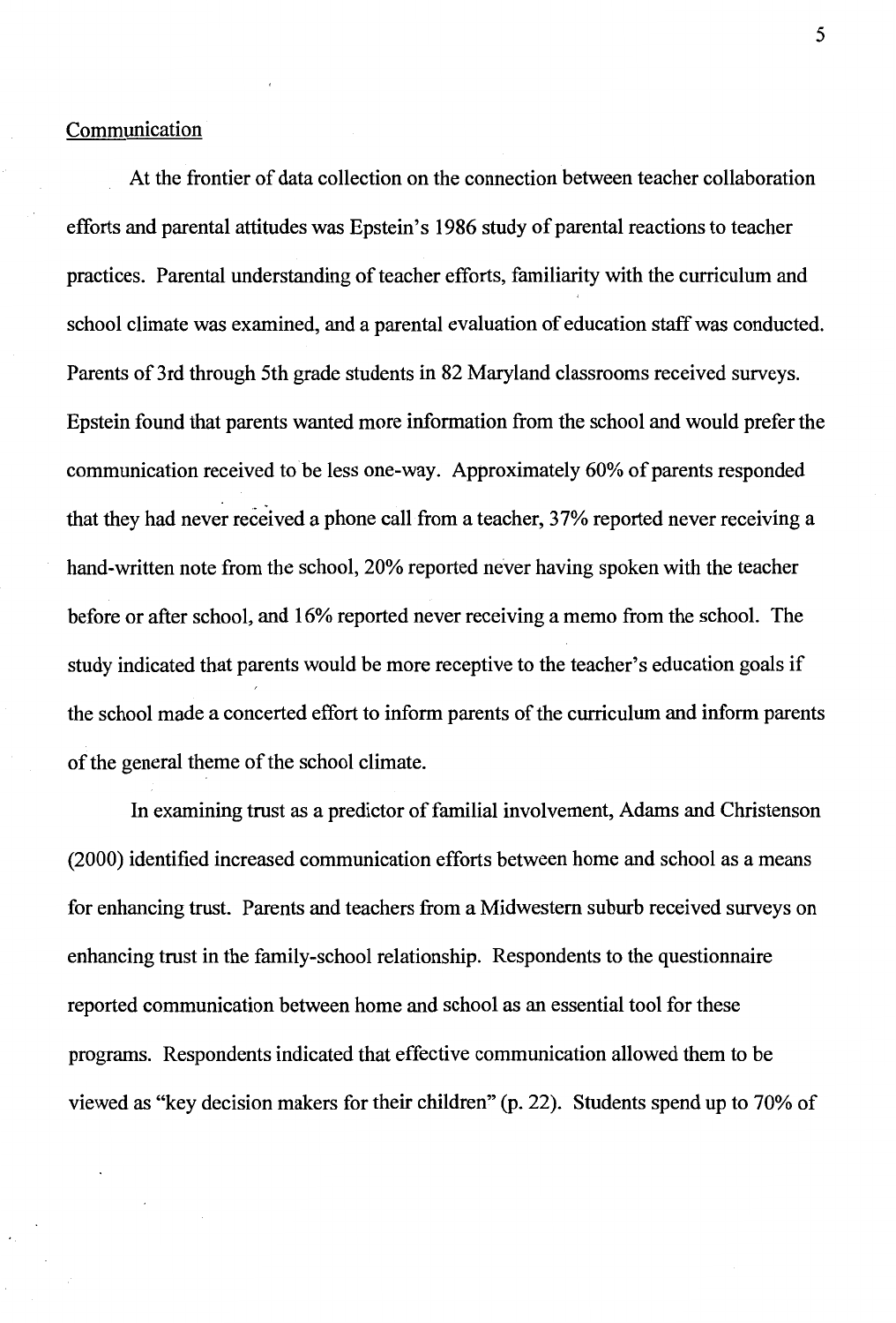their K-12 years outside school walls (Christenson & Buerkle, 1999). Thus efforts to increase communication while students are in school are imperative.

Another approach to increasing communication involved the implementation of a new parent-teacher conference method. Minke and Anderson (2003) reported an increase in communication and information exchange after the execution of a parent-teacher conference method that involved student participation. This method was carried out in a suburban elementary school. Students were asked to identify their current academic strengths, weaknesses, needs, goals, and problem-solving strategies and then presented this information to their parents during the conference. Following this conference, parents were given questionnaires concerning the extent to which they felt that student participation was helpful. Parents reported that the increase in communication and the student-led method of information exchange was beneficial in creating overt efforts to building bridges between home and schools. This method provided a means by which students could communicate to parents typical school occurrences on a more personal level. This approach differs from traditional approaches in that students' involvement is required for the program to work properly.

Parental involvement extends beyond the classroom and is an additional area in the collaboration process that has been extensively examined (Epstein, 1986). Recognizing and examining types of parental involvement and building on this information have proven to be an effective strategy for advancing home-school collaboration efforts (Epstein). Many parents do not actively participate in classrooms, but remain actively involved in their children's education in the home. Epstein surveyed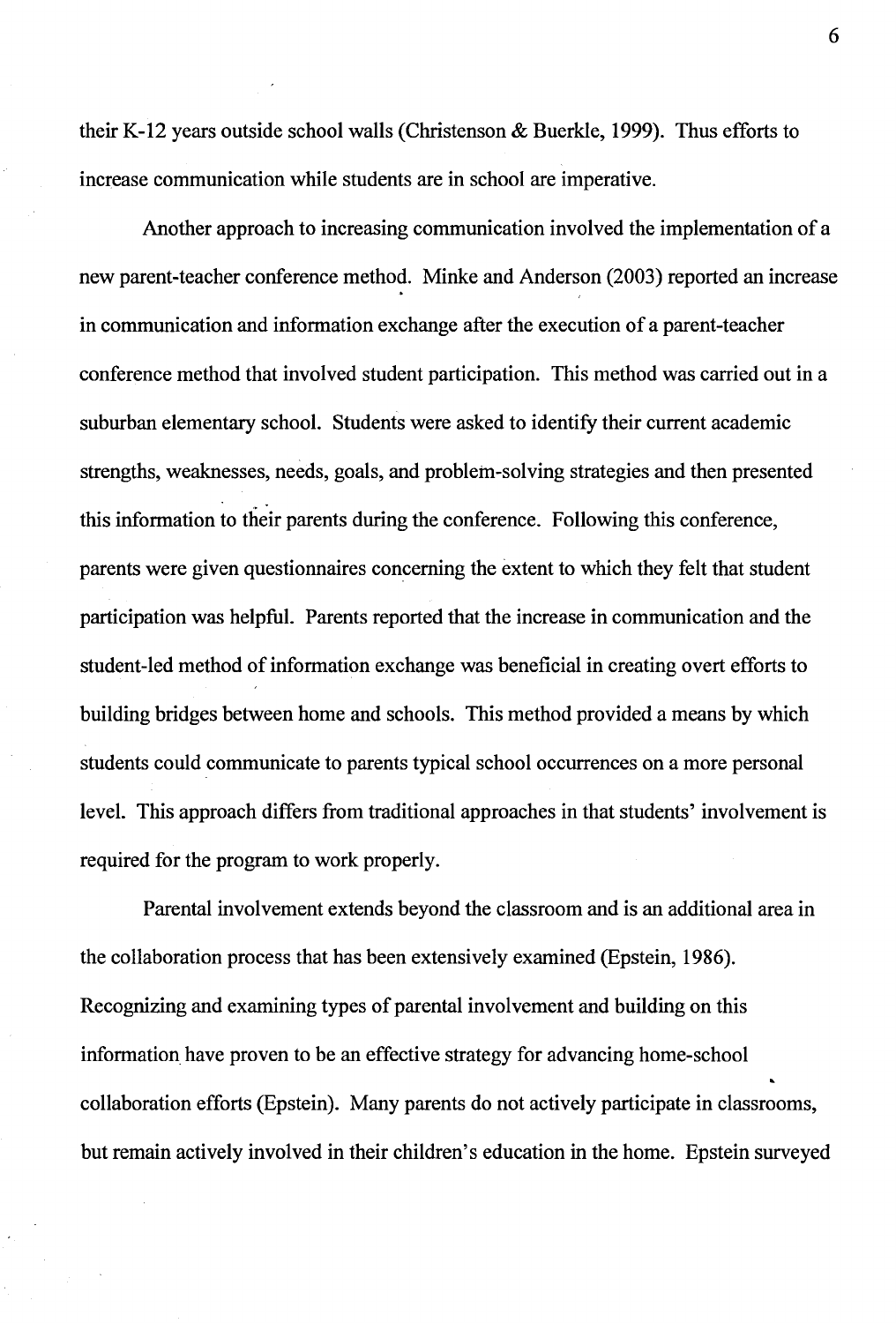parents of 3rd through 5th graders and requested feedback on parental perceptions of teacher collaboration efforts. Roughly 70% of parents reported never assisting in the classroom, on field trips, or with fundraising activities yet 80% of these parents reported a strong desire to assist their children with instruction at home if shown specific learning activities (Epstein). This study demonstrated that the number of parents who have never assisted in the classroom or other school related activities is roughly proportional to the percentage of parents who possess a strong desire to assist their children at home if given the proper tools.

#### Grade Level

The impact of student grade level has also been shown to affect levels of parental involvement and should be a consideration when planning collaboration attempts (Epstein & Dauber, 1991). Research has demonstrated that parental involvement, both in and out of the classroom, varies by the grade level of the school (i.e. elementary, middle, or high school). While assessing current methods of increasing parental involvement and the school's level of support for parental involvement, Epstein and Dauber administered questionnaires to teachers in urban Maryland schools. Teachers from five elementary and three middle schools received questionnaires. Middle school teachers cited fewer involvement and collaboration attempts made by both parents and teachers. Elementary school teachers reported higher rates of communication, higher rates of observed parental volunteering at school, and higher rates of home learning opportunities. The noted "involvement gap" that emerges between elementary and middle school should be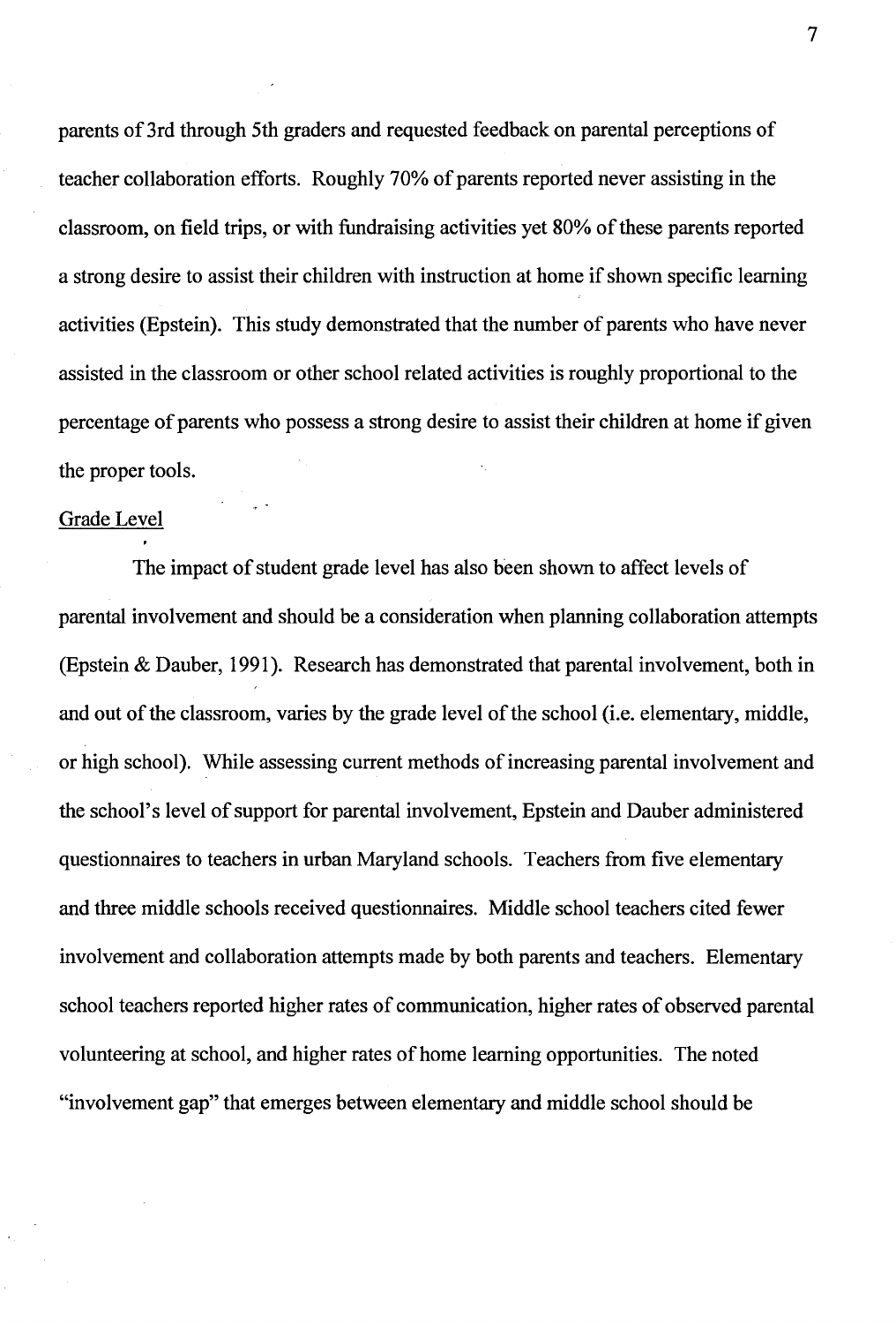addressed so parental involvement throughout the entire educational experience can be sustained.

Grade level has also impacted the level of perceived trust between families and the school. Adams and Christenson (2000) found that levels of parental trust declined as students progressed from elementary to high school. This decline in trust resulted in less parental involvement. These researchers posit that the decline in trust is due to students possessing multiple teachers as they progress through high school. Teachers in secondary schools see a greater number of students and as a result, have more families with which to keep in contact. Additionally, students in these settings are more frequently held accountable for their own behaviors and actions. As a result, teachers tend to address concerns directly with students and parents are inadvertently left out of the line of communication. Further research is needed to (a) examine the drop in involvement and collaboration efforts as students progress through higher grade levels and (b) to explore possible remedies to these problems.

## Attitudes and Behavior of School Staff

The attitudes and behaviors of school staff have also been shown to greatly impact levels of parental involvement. Teacher attitudes and behaviors are especially important factors affecting involvement. Respondents to the Dinnebeil et al. (1999) questionnaire cited teacher behaviors, especially those exhibited toward parents and students, as an important aspect in collaboration efforts. Respondents to the questionnaire included parents of infants and toddlers with special needs. These parents reported that teachers "whose behaviors and actions reflected a family-centered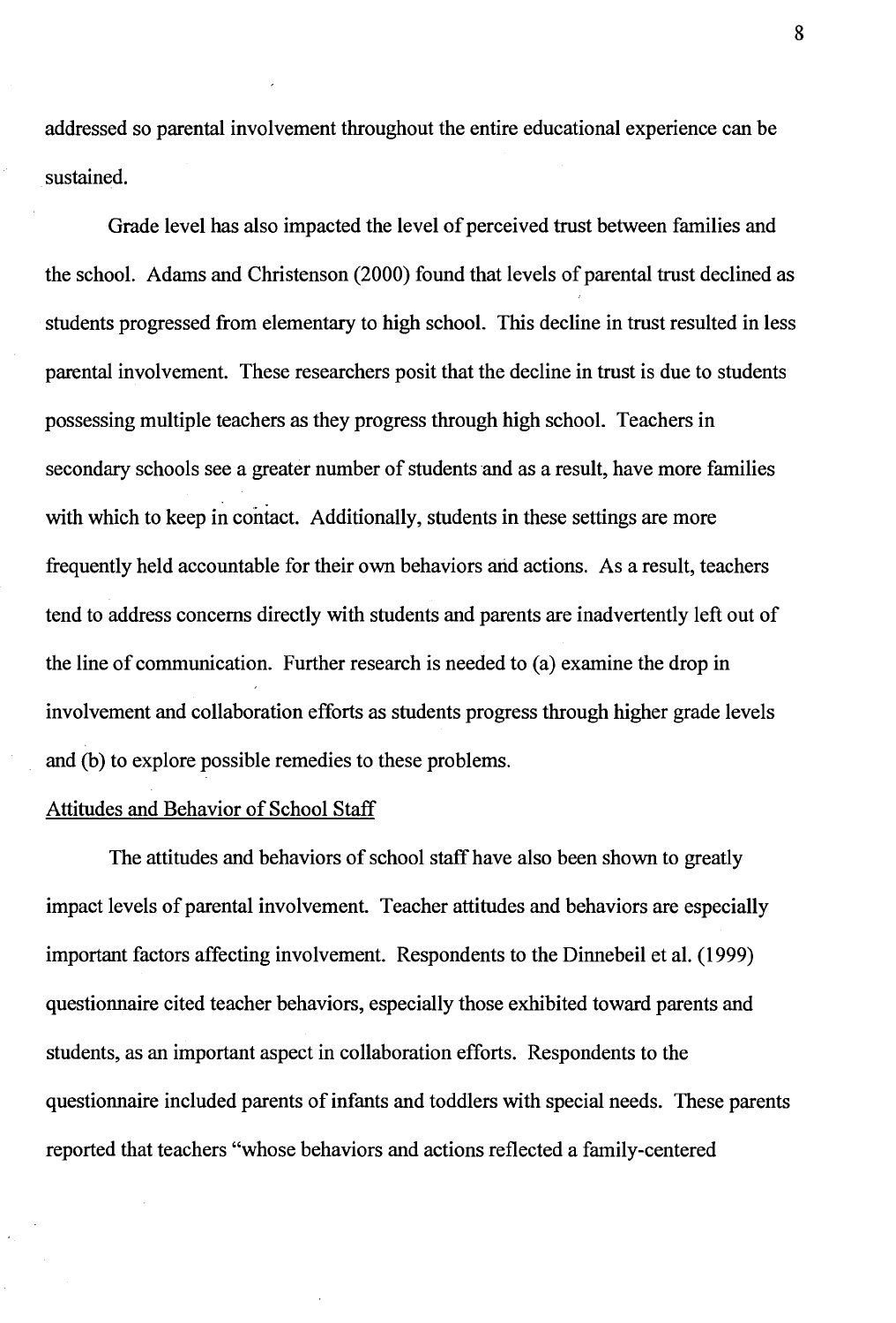approach" (p. 16) were significantly easier to work with and increased the frequencies of parental involvement in educational settings.

This perspective was also found when Epstein (1986) asked the principals of 82 Maryland schools to identify teachers who made overt attempts at involving parents. Teachers possessing higher rates of overt attempts were classified as "leader-teachers." Perceptions of these teachers were then compared to teachers who possessed fewer involvement attempts. Parental reports of the "leader-teachers" cited more requests for parental involvement in the classroom and higher frequencies of home based educational strategies being offered. They also reported that the types of involvement strategies offered by teachers were realistic regardless of socioeconomic status or parental education level. Parental reports of the other teachers cited fewer requests for involvement and fewer home learning strategies being offered. The evidence suggests that a teacher's attitudes and practices greatly impact parental involvement efforts (Epstein).

Grolnick et al. (1997) cited teacher attitudes as the main determinant of parental involvement. Parents, students, and teachers were interviewed and also completed surveys and questionnaires concerning home-school collaboration efforts. Teacher characteristics yielded the greatest indication of school involvement. Educators that believed parents had little to contribute incurred lower rates of involvement. Conversely, teachers who made more frequent attempts at involving parents yielded greater rates of parental involvement. Grolnick et al. posit that parents are more likely to become involved if the educator manifests a belief that each parent has something to contribute to

9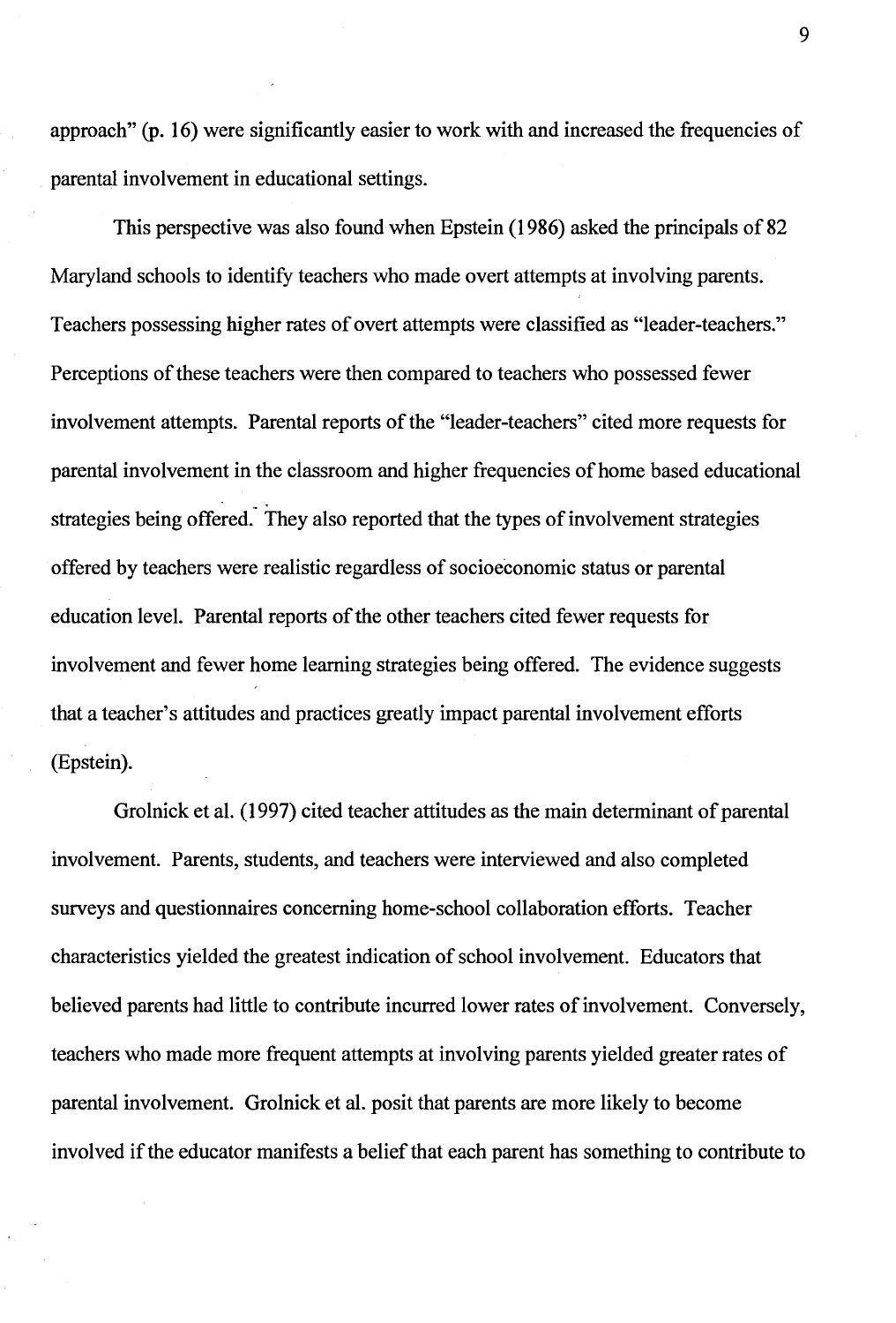his or her child's education. Additionally, if educators are willing to listen to parental concerns and encourage parental involvement in the child's education, the teacher will receive more parental interest. A negative attitude displayed by an educator can greatly discourage parents from becoming involved. The attitude and character traits of educators indeed play an important role in how parents choose to become involved and how parents come to view the teacher and should be considered when implementing collaboration efforts.

Bruckman and Blanton (2003) also examined the effect of educational staff attitudes on involvement rates when they conducted interviews with five mothers of Head Start students. Head Start is a federally funded child development program that provides educational, social, and health programs for low income families (Iowa Head Start Association 2003, 2003). These researchers investigated the mothers' perceptions on the school's collaboration efforts. These mothers reported that being respected by the Head Start staff greatly increased their levels of school involvement (Bruckman & Blanton). Parents who feel they have the respect of the school are more likely to be involved. To be treated as equals and be treated as important pillars of their child's educational foundation greatly impacts the levels of involvement in which parents engage (Bruckman & Blanton).

Ethnographies demonstrate the importance of staff attitudes on collaboration efforts as well (Aston & Caimey, 2001; Lewis & Forman, 2002). Lewis and Forman examined informal and daily home-school collaboration efforts at two schools. One of the schools reported significantly higher rates of encouraging parental involvement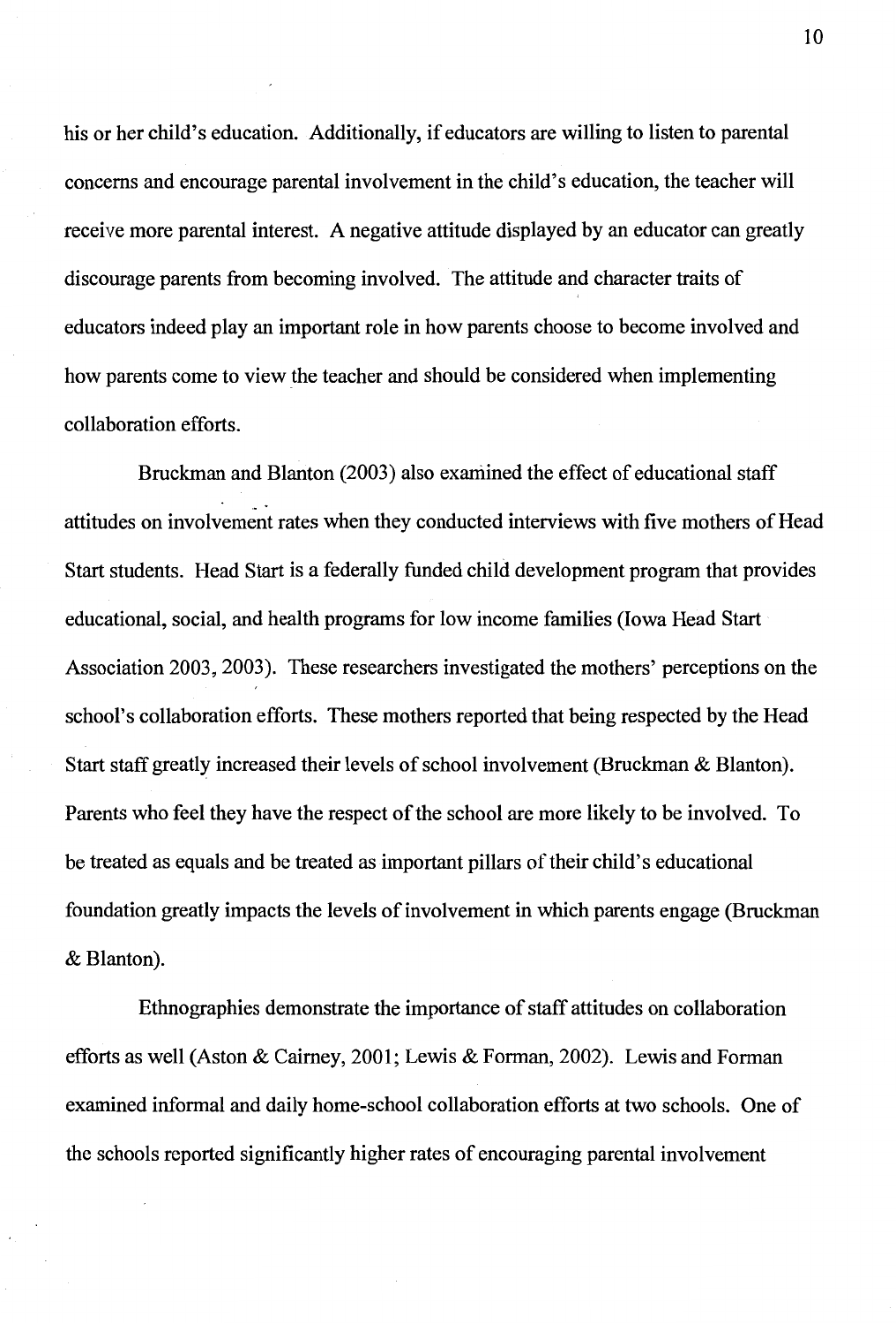among teachers (Lewis & Forman). The involvement encountered however, was teacher structured and guided. These same teachers reported that parental participation was viewed as an attempt to assert control over their classrooms. Researchers found teachers and parents "struggling over ownership of school space" (p. 70). Parents at this school had little control over activities and any activities in which parents did engage were perceived as threatening by teachers. The perceived threats felt by teachers negatively impacted their home-school collaboration attitudes and hindered effective collaboration efforts. The other school did not report higher rates of encouraging parental involvement because little encouragement was needed. The climate of the school was one which fostered involvement from parents, teachers, and administrators. For example, the school principal would step in for teachers if a parent needed to converse with a teacher for a few minutes (Lewis & Forman). Additionally, parents were regularly welcomed into the school and volunteered their time because their efforts were valued and respected by the staff.

Aston and Caimey (2001) also examined the effects of staff attitudes when they investigated the discrepancy between a school's collaboration policy and the actual amount of parental involvement. The actual amount of visitation allowed by school staff was significantly less than the policy suggested. One example of discouraging parental involvement was scheduling monthly parent meetings during times when the majority of parents were unable to attend. A second example involved parents receiving an inadequate or lack of correspondence in response to their questions and concerns.

11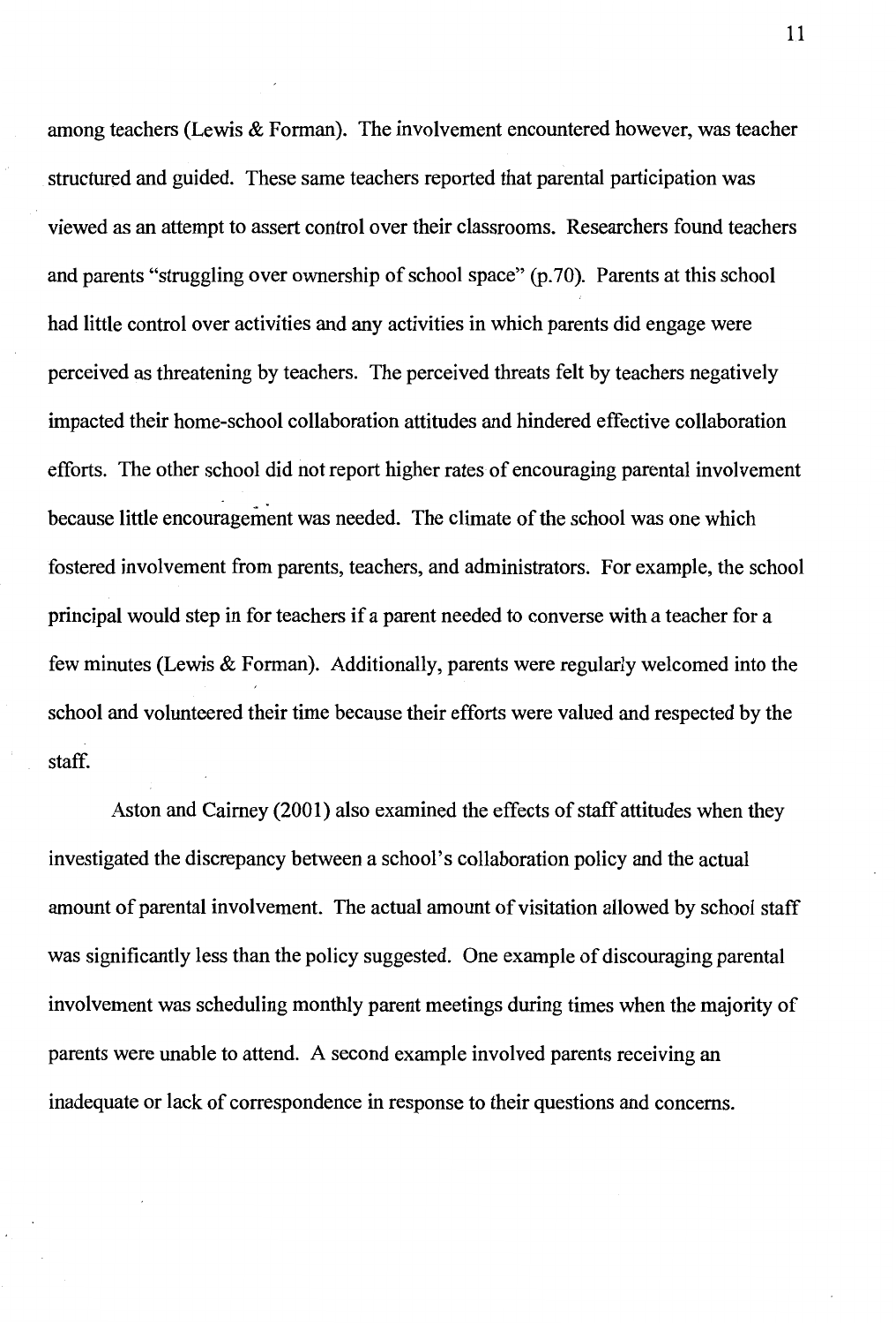Incidents such as this frequently occur in schools and relay the message that parental involvement is valued, but upon school terms only (Aston & Cairney).

#### Encouraging Quality Involvement

Encouraging high quality involvement over frequent involvement is a technique researchers have suggested for boosting involvement rates. Survey data demonstrate schools that engage in quality involvement possess higher parental involvement rates (Adams & Christenson, 2000; Izzo et al., 1999). Adams and Christenson surveyed both parents and teachers of K-12 students in a Midwestern suburban school district. Researchers inquired as io the frequency and nature of parent-teacher interactions at school. The nature of the interaction (i.e. quality) was cited as more important than the frequency of interaction. The existence of a positive relationship between parents and the school is one example of a quality interaction. An increased amount of interaction is not as important to parents as utilizing such time properly. Often, parents of these students may have difficulty engaging in frequent involvement due to limited financial and time resources. Therefore, it is imperative to make the most out of the interactions in which these parents engage.

Izzo et al. reported similar findings in their longitudinal survey of parents and teachers in urban school settings. The change of parental involvement over time and its impact on the social and academic functioning of students were examined. Correlational analyses were computed and demonstrated a strong relationship between quality of parent-teacher interactions and school participation. A weak correlational relationship was observed between the frequency of parent-teacher interactions and school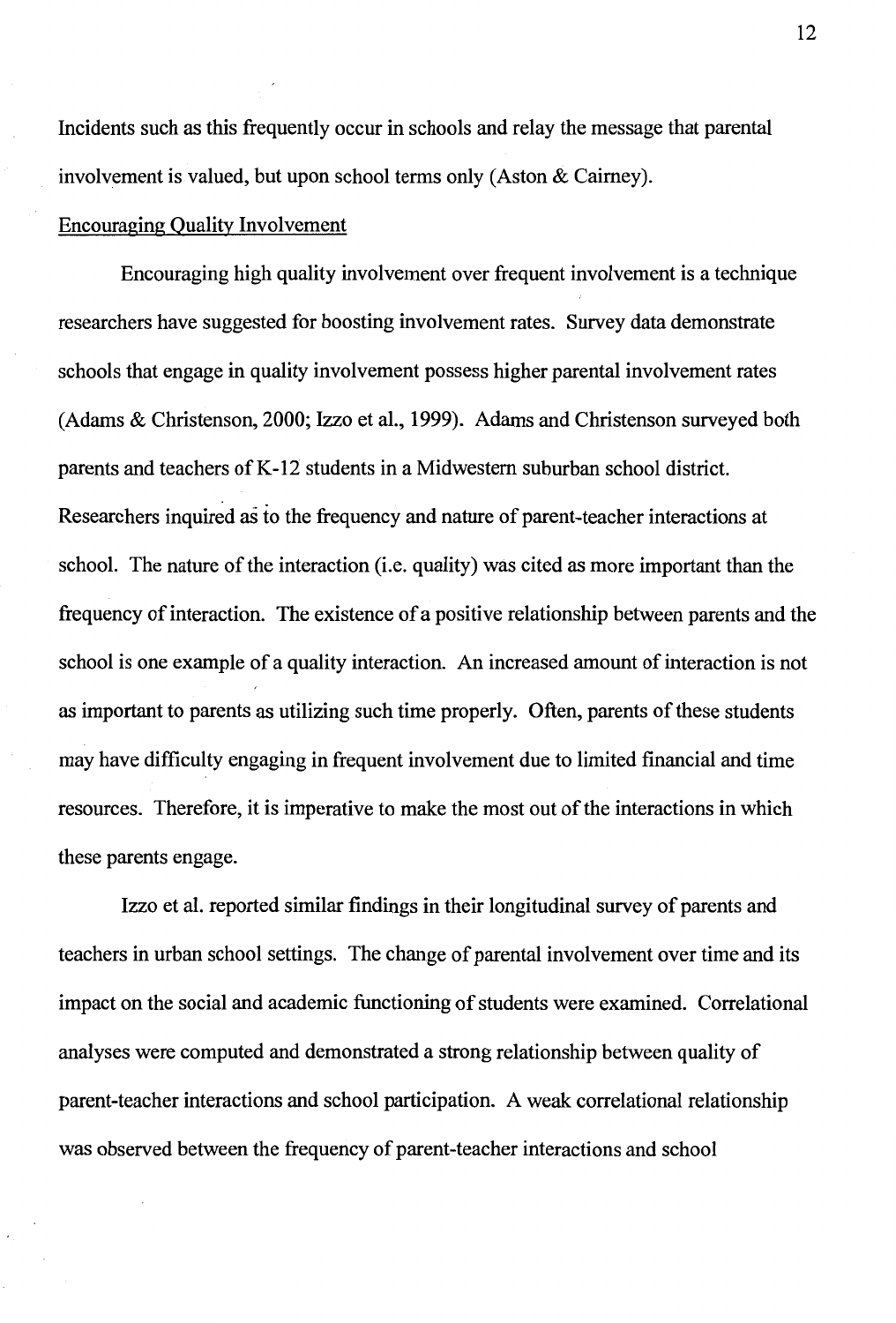involvement. Focusing on meaningful interactions in lieu of frequent interactions will • assist in heightening parental involvement and increase effective collaboration efforts. Teams

The enactment of problem solving teams and partnerships has also been shown to be an effective strategy for enhancing home-school collaboration efforts. These teams and partnerships foster trust which lays the groundwork for successful team building. Studies examining the effectiveness of problem-solving teams and partnership frequently employ survey and questionnaire data collection methods (Adams & Chirstenson, 2000; Dinnebeil et al., 1999). Problem-solving teams involve parents and school staff working in a collective manner and arriving at mutual agreements on student problems and school policy procedures (Dinnebeil et al., 1999, p. 225). In problem-solving teams, all parties' opinions and actions are respected and valued. Adams and Christenson administered surveys to parents and teachers of elementary through high school students in a suburban school district about increasing trust between home and schools. Both parents (33.3 %) and teachers (24.6%) indicated that home-school partnership efforts would enhance levels of trust and assist in creating mutual partnerships. Additionally, both parents and teachers were willing to treat their relationship as a partnership (Adams & Christenson). Holding the view that both parties joined the relationship for the purpose of educating the child assists in building trust, which serves as the foundation for building partnerships.

Dinnebeil et al. specified that a collaborative relationship incorporates the viewpoint of parents as vital decision makers in their children's lives and promotes mutual partnerships with parents. The extent to which this occurred at an Early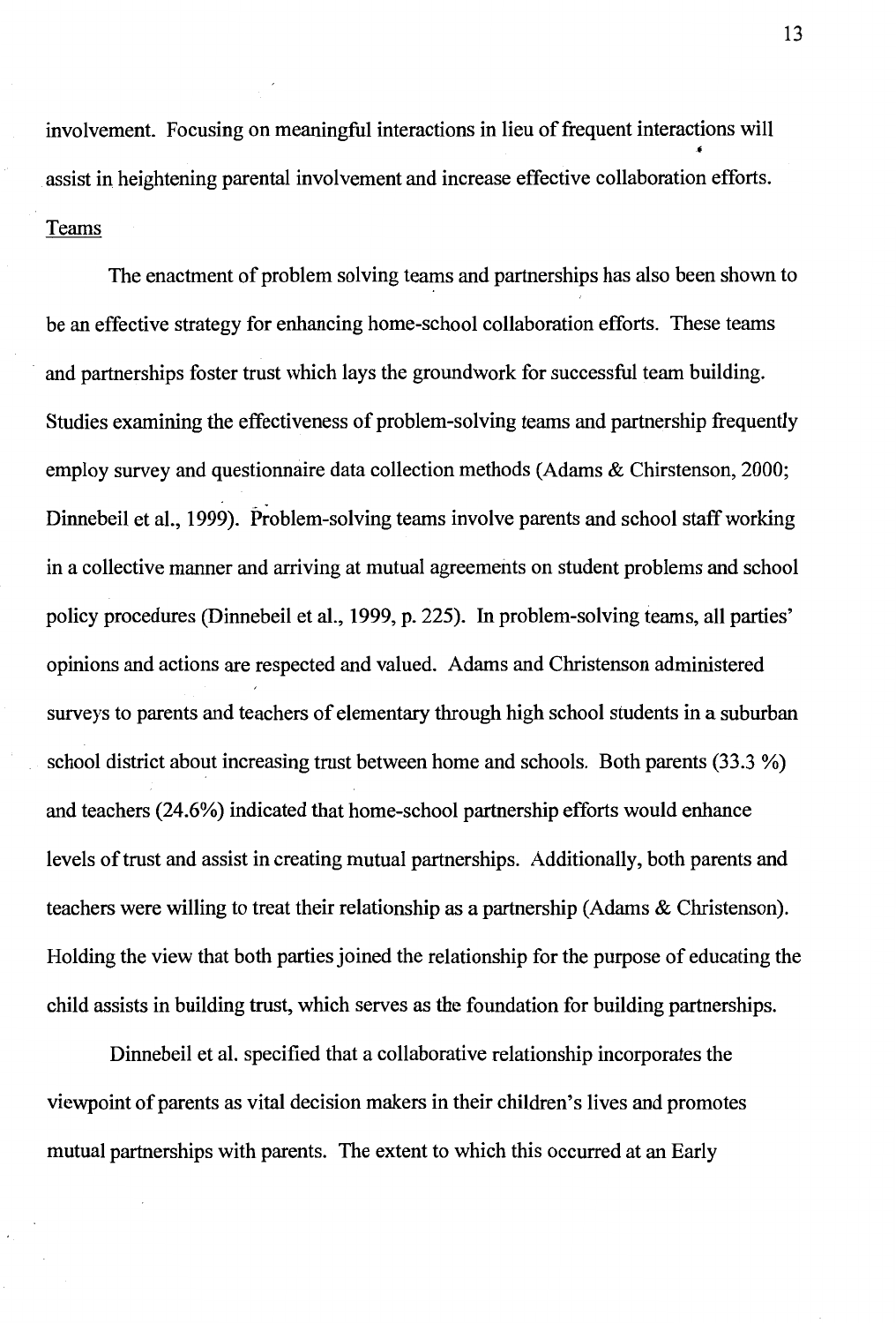Intervention Program was investigated using four open-ended survey questions and a questionnaire (Dinnebeil et al.). All respondents specified that a "family-centered philosophy" (p. 7) was important to them and that measures taken to demonstrate this were sufficiently displayed. Parents expressed a strong interest in participating in teams. This team approach was especially favored when parents' contributions were considered and appreciated. Respondents further stated for collaboration efforts to be successful, an egalitarian relationship among all involved in the education process must first be established (Dinnebeil et al.).

#### Student Involvement

Minke and Anderson (2003) surveyed parents, teachers, and students after implementing a new parent-teacher conference method in which students discussed their current academic standing. Approximately 80% of parents reported that the thing they were most fond of in this process was the newly acquired student participation. All involved reported having the students discuss various aspects of their education assisted in reducing the pressure associated with prior conferences. Reduced pressure leveled the playing field and minimized pre-existing collaboration barriers.

Reducing the levels of parental disillusionment is another method of fostering home-school collaboration efforts. Disillusionment is a parental impression that the existence of a cooperative partnership between the home and school is unattainable (Westergard & Galloway, 2004). A Norwegian study on parental disillusionment was conducted in which parents of  $5<sup>th</sup>$  through 10th grade students across 20 districts were surveyed. Rural, small town and large town schools were included in this survey.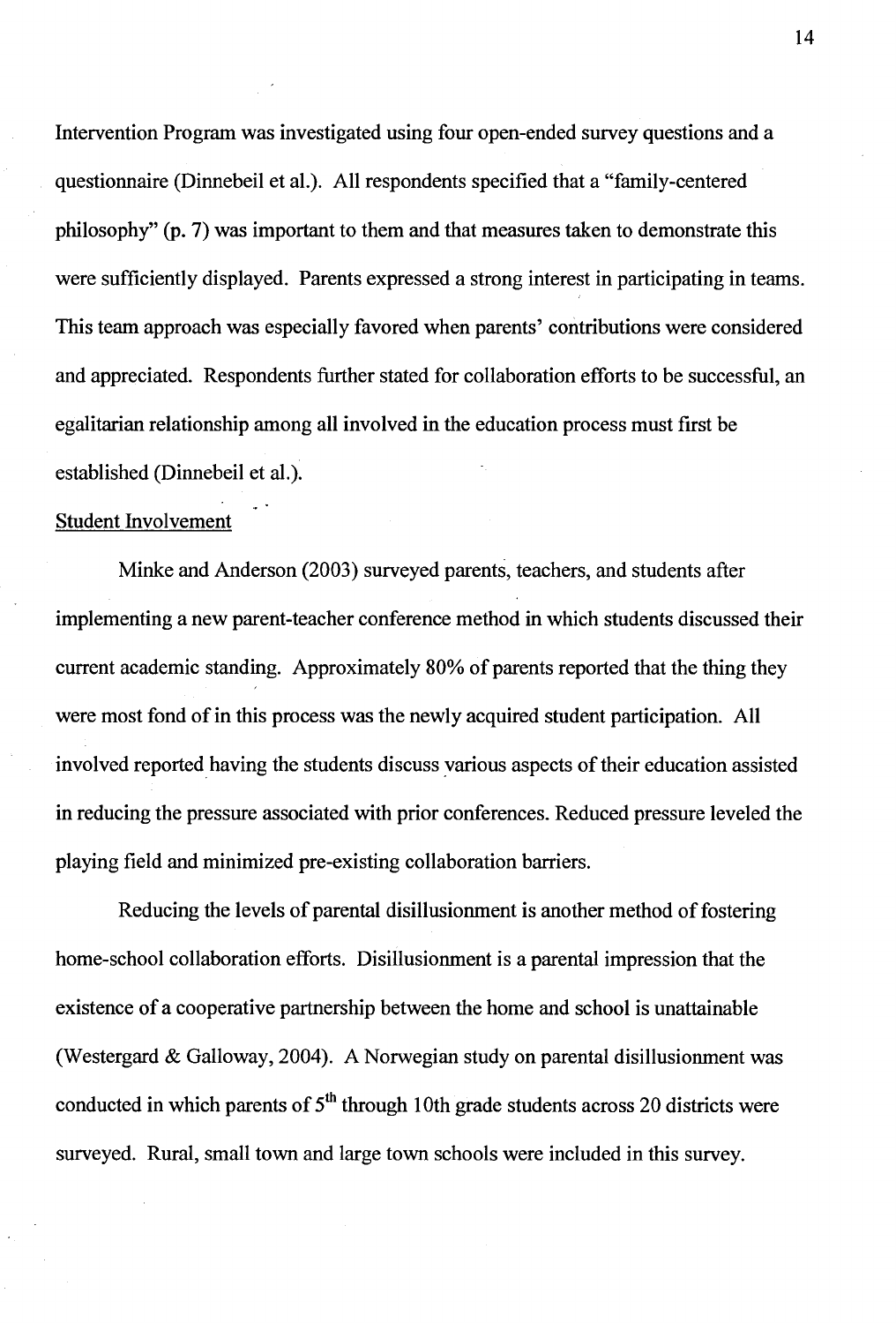Researchers found a significant negative correlation among perceptions of cooperation, confidence in teachers, and parental disillusionment. Less cooperation was significantly related to higher levels of disillusionment. Moreover, significant positive correlations were found between perceptions of cooperation and confidence in teachers. Thus, high levels of cooperation between home and school corresponded with higher levels of parental confidence in teachers and higher levels of parental involvement.

#### Summary

Home-school collaboration efforts have existed throughout history. Earliest records of familial involvement are found in Egyptian culture and current methods trace their roots back to the musings of seventeenth century writers. Concrete models of collaboration were introduced by Friedrich Froebel's kindergarten education plan, and collaboration efforts remained ever changing until the turn of the twenty-first century. The limited research on collaboration efforts examines the effectiveness of implemented strategies and program ideologies. In this current review of the literature several themes were identified and all themes centered on equality. The literature suggests that employing techniques to enhance communication, address staff behaviors and attitudes, emphasize quality, and involve parents and students will lead to effective collaboration efforts. It is the author's opinion that the types of school practices offered to involve and support families will significantly impact the levels of familial involvement incurred.

The current study will examine the specific types of school practices offered throughout the nation as gathered through the 2003 Parent and Family Involvement in Education Survey (National Household Education Surveys 2003, 2003) and whether

15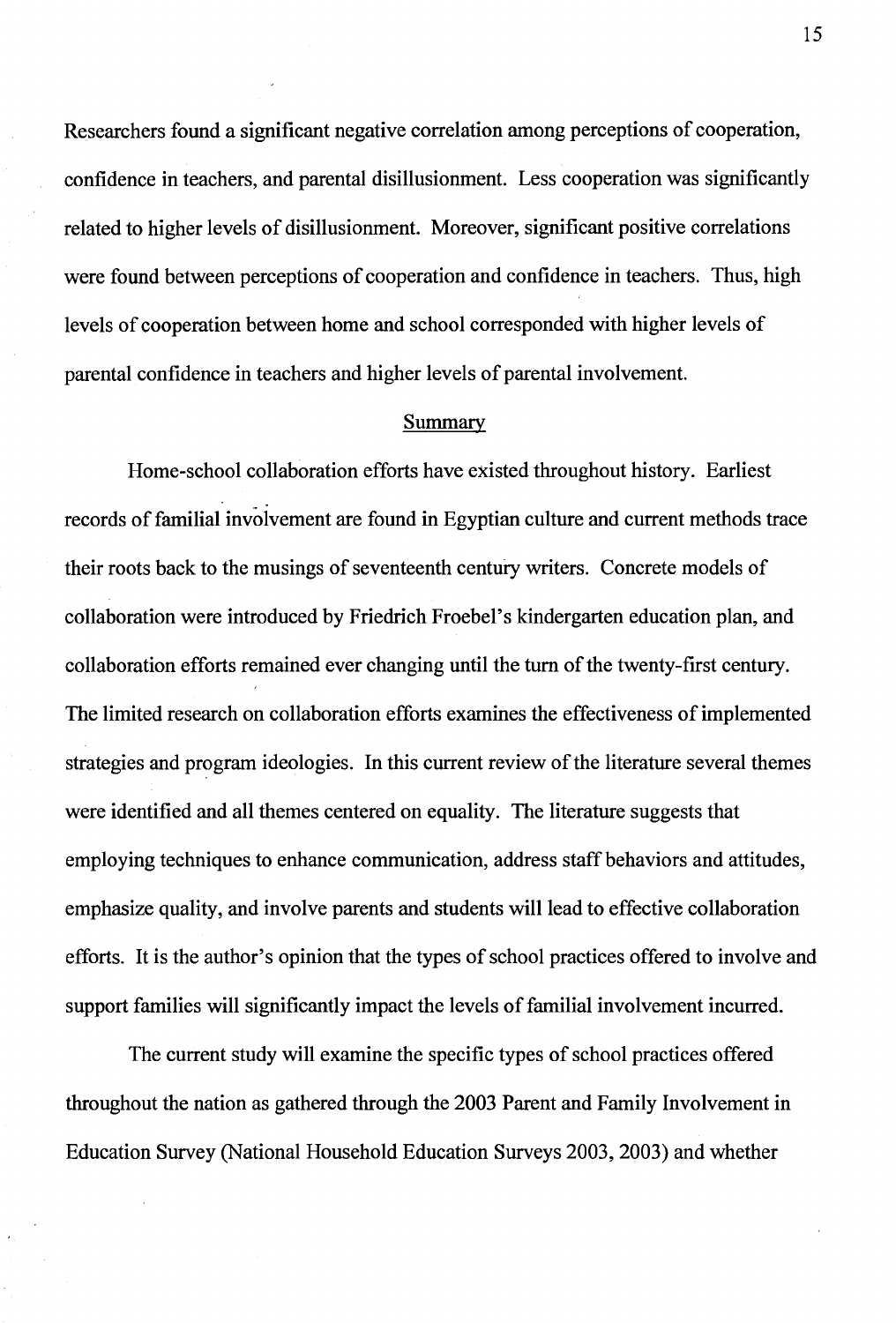those practices significantly increased levels of familial involvement. Other predictors will be explored.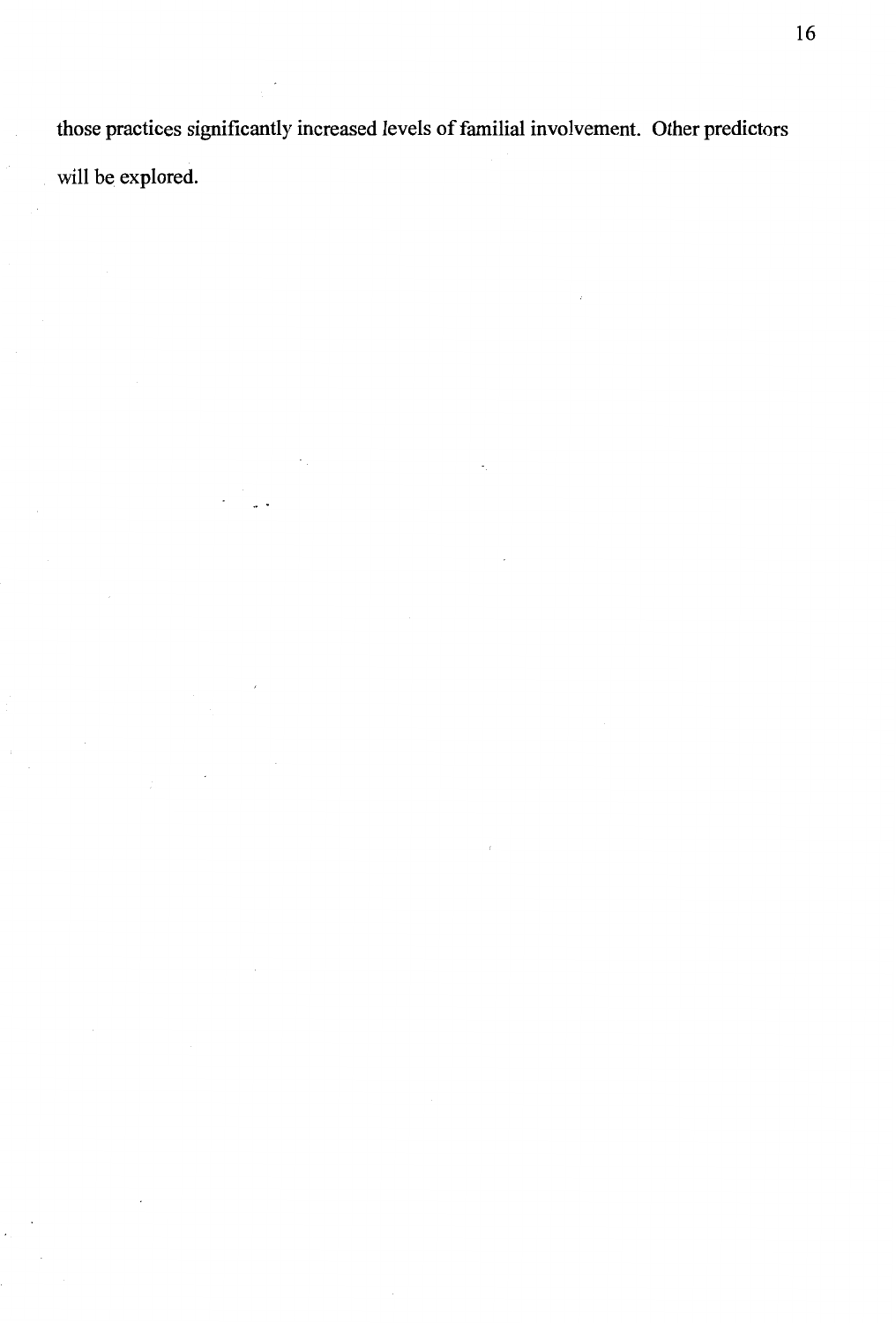#### METHOD

Data from National Household Educational Survey -Parent and Family Involvement in Education Survey (2003) were analyzed to evaluate the various types of school practices offered to students grades  $6<sup>th</sup>$  through 12<sup>th</sup> and the levels of familial involvement incurred at the schools (National Household Education Surveys 2003, 2003). Data were collected from January 2 to April 13, 2003 (Hagedorn, Montaquila, Vaden-Kiernan, Kim, & Chapman, 2004). For more detailed information see the National Household Education Surveys of 2003 Data File User's Manual, Volume 1 (Hagedorn et al.).

### Participants

Telephone numbers were chosen through a random digit dial process.

Interviewers completed a screener with individuals to determine if they would complete the Parent and Family Involvement in Education Survey 2003 (PFI), the Adult Education for Work-Related Reasons Survey (AEWR), or both surveys. The population for the PFI 2003 survey were students in Kindergarten through  $12<sup>th</sup>$  grade in a comprehensive school setting or home schooled. The population for the AEWR survey were individuals 16 or older who were not enrolled in school, twelfth grade or below, not currently active in the military, or residing in an institution (Hagedorn et al., 2004). This study examines only those respondents of the PFI 2003 survey whose children were in sixth through twelfth grade.

The screener for the PFI 2003 determined if the telephone number dialed was a residential telephone number, gathered demographic information to determine which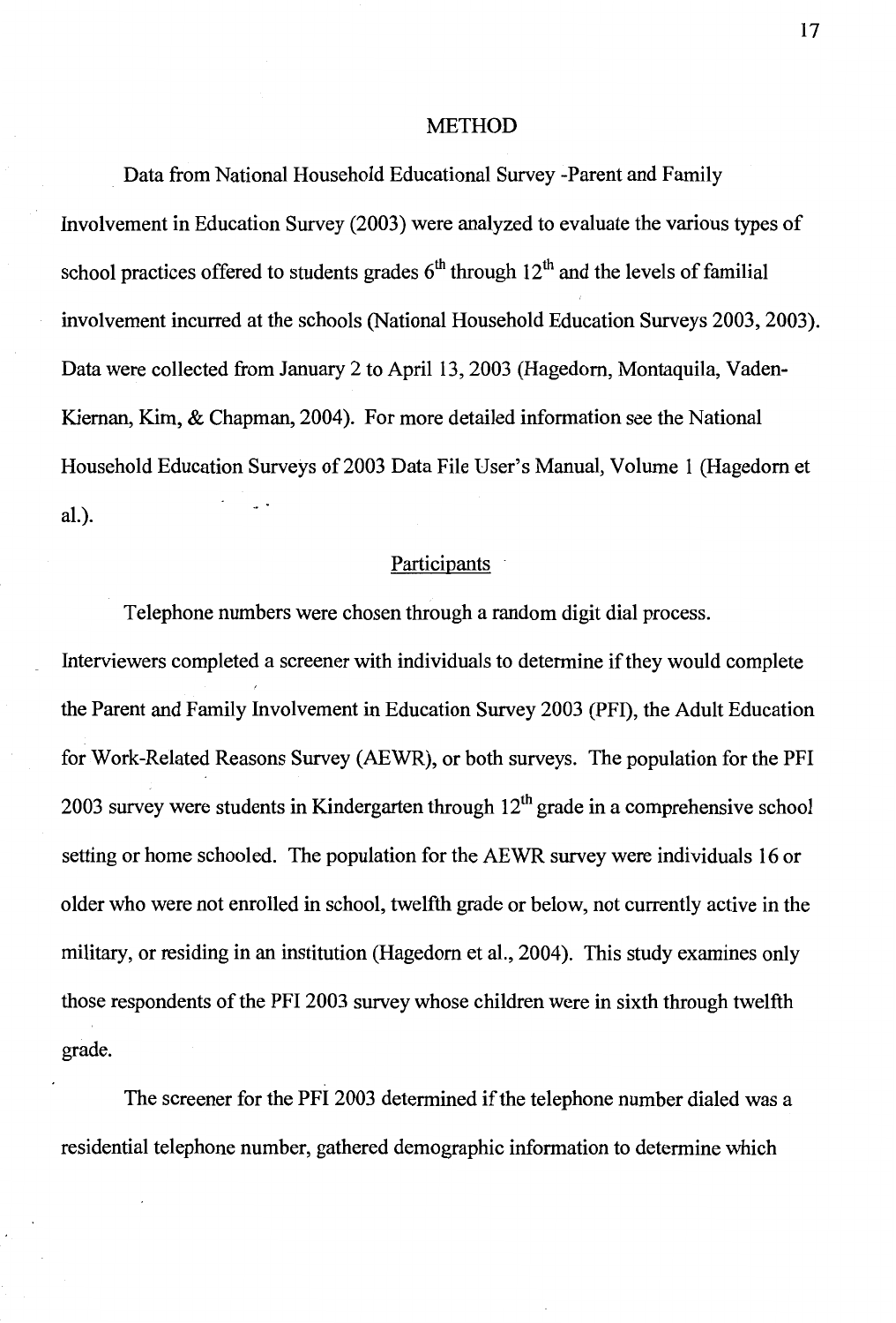children would be the interview subjects, and selected the appropriate respondent. A respondent was eligible to answer screener questions if they considered themselves to be a member of the household and were 18 years of age or older. A respondent was eligible to answer the PFI 2003 survey if they considered themselves to be the adult in the home who felt they possessed the most knowledge regarding the child's educational career and basic care needs. Up to two interview subjects could be selected. Respondents were to list the first names and ages of all children living in the household beginning with those whose birthday was closest to December 31, 2002. If more than one child resided in the house, the two children whose birthdays were closest to the December 31, 2002 date were selected as interview subjects (Hagedorn et al., 2004).

Participants were 6,581 parents or guardians of students in sixth through twelfth grade. Only students who attended a comprehensive school setting were selected for data analysis. Students who were in the  $12<sup>th</sup>$  grade made up the smallest proportion of the sample (See Table 1 for percentage of sample in  $6<sup>th</sup>$  through  $12<sup>th</sup>$  grade).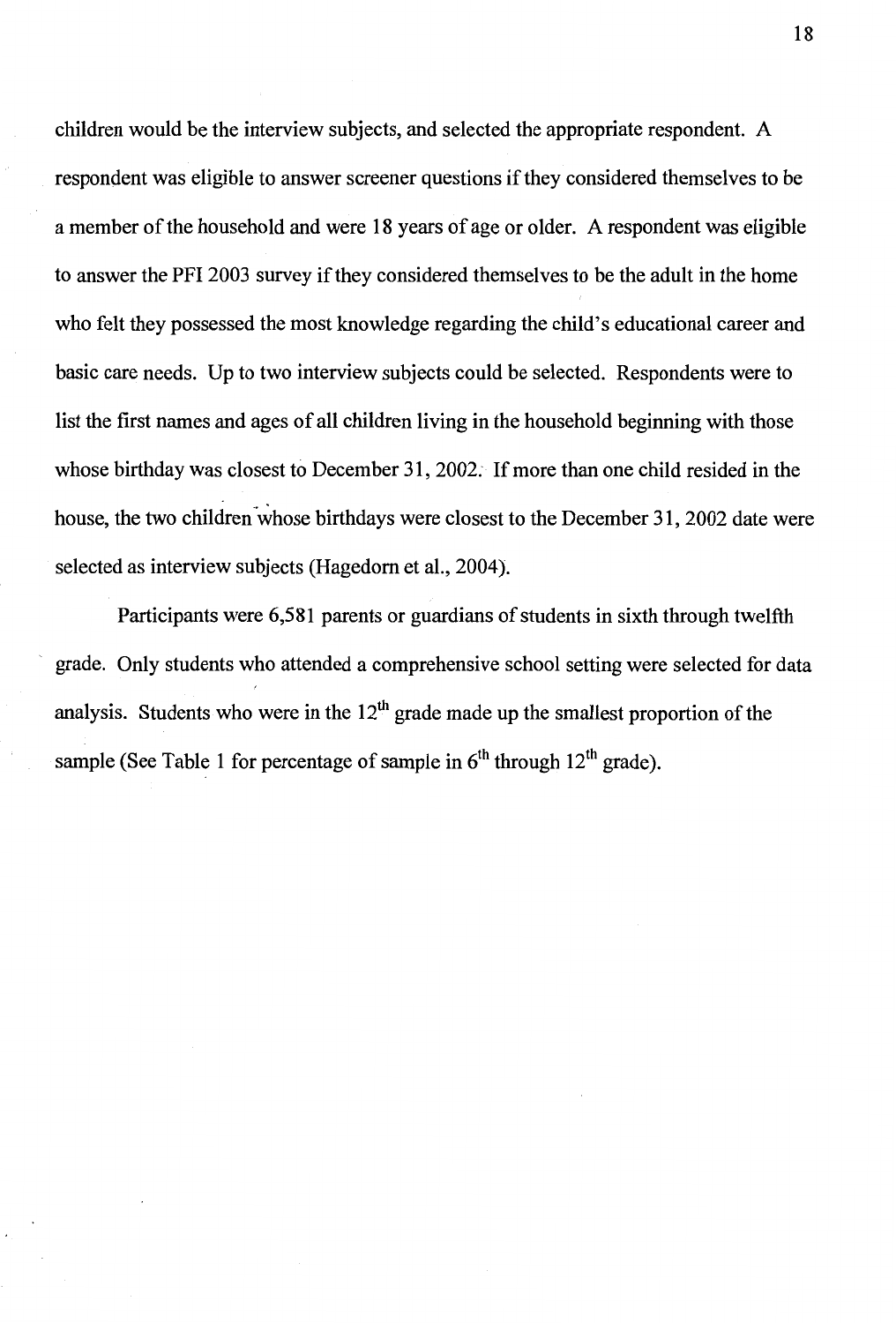| Grade                     | N                        | Percent            |
|---------------------------|--------------------------|--------------------|
| 6 <sup>th</sup>           | 934<br>$\sim$            | 14.2               |
| 7 <sup>th</sup>           | 968                      | 14.7<br>$\epsilon$ |
| 8 <sup>th</sup>           | 981                      | 14.9               |
| $\sim$<br>9 <sup>th</sup> | 972                      | 14.8               |
| $10^{\text{th}}$          | 945<br>$\sim$            | 14.4               |
| $11^{th}$<br>٠            | 903<br>$\sim$ $^{\circ}$ | 13.7               |
| $12^{th}$                 | 878                      | 13.3               |
| Total                     | 6581                     | 100.0              |
|                           |                          |                    |

*Percentage of Sample in 6th through 12'h Grade* 

Over half of the children in the sample were male (51.2%) and 48.8% were female. A majority of the children in the sample were white (67.8%) (See Table 2 for race and ethnicity of children).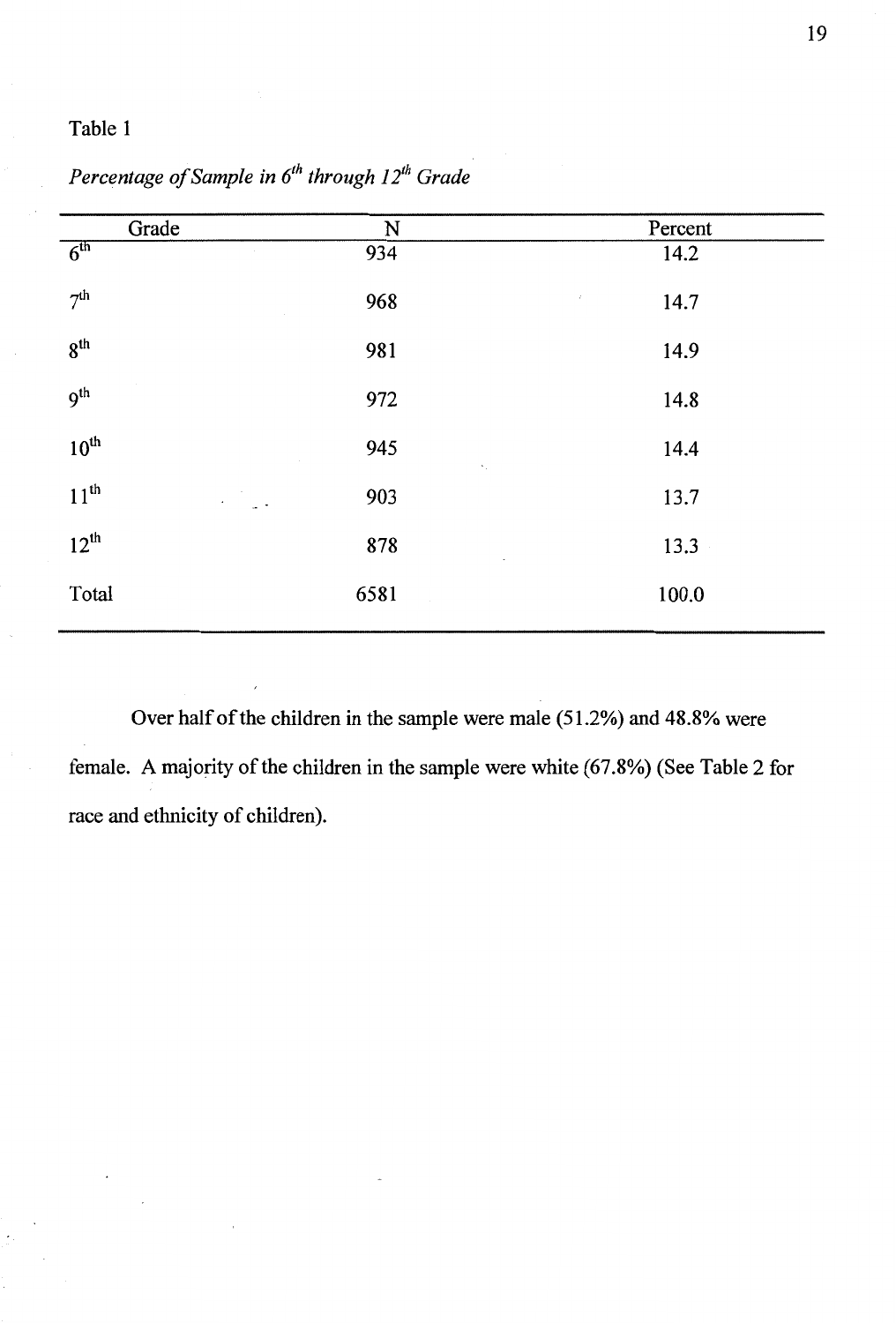## *Race and Ethnicity of Children*

| Race/Ethnicity                    | N    | Percent        |  |
|-----------------------------------|------|----------------|--|
| White                             | 4461 | 67.8<br>$\tau$ |  |
| <b>Black</b>                      | 917  | 13.9           |  |
| American Indian or Alaskan Native | 50   | 0.8            |  |
| Asian or Pacific Islander         | 191  | 2.9            |  |
| Some other race                   | 962  | 14.6           |  |
| $\bullet$<br>Total                | 6581 | 100.0          |  |

Over three-fourths of the 6,581 respondents were mothers (75.7%) and almost 20% were fathers (See Table 3 for respondents' relationship to child). Most of the respondents (79.2%) were female. Over 87 % of the total mothers surveyed indicated they were biological birth mothers. The remaining 12.6% were adoptive mothers, stepmothers, foster mothers, or other parent/guardian. Of the total fathers, 63.3% were biological birth fathers. The remaining 36.7% were adoptive fathers, stepfathers, foster fathers, or other parents/guardians.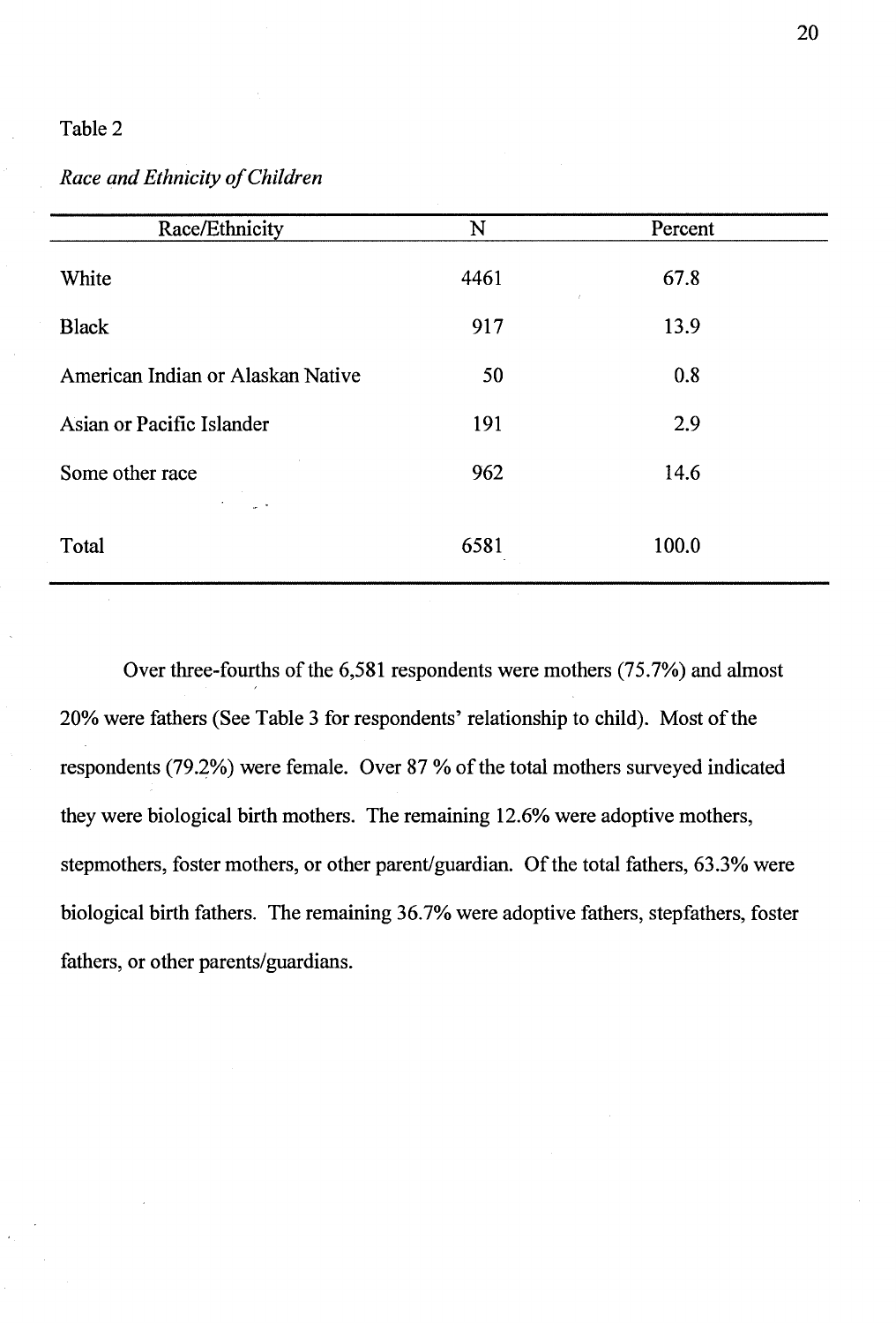## *Respondents' Relationship to Child*

| Relationship                             | ${\bf N}$    | Percent |  |
|------------------------------------------|--------------|---------|--|
| Mother                                   | 4982         | 75.7    |  |
| Father                                   | 1301         | 19.8    |  |
| <b>Brother</b>                           | 19           | 0.3     |  |
| Sister                                   | 27           | 0.4     |  |
| Grandmother                              | 128          | 1.9     |  |
| Grandfather                              | 17           | 0.3     |  |
| Aunt                                     | 47           | 0.7     |  |
| Uncle                                    | 23           | 0.3     |  |
| Cousin                                   | 5            | 0.1     |  |
| <b>Other Relation</b>                    | 13           | 0.2     |  |
| Non-relation                             | 15           | 0.2     |  |
| Same Sex Parent                          | $\mathbf{1}$ | 0.0     |  |
| Girlfriend/Partner of the Child's Parent | 3            | 0.0     |  |
| Total                                    | 6581         | 100.0   |  |

Over 86% of the total respondents and 90% of the children spoke English in the home (See Table 4 for primary language spoken in the home). Respondents who reported that the child spoke Spanish in the home made up 9.2% of the sample and those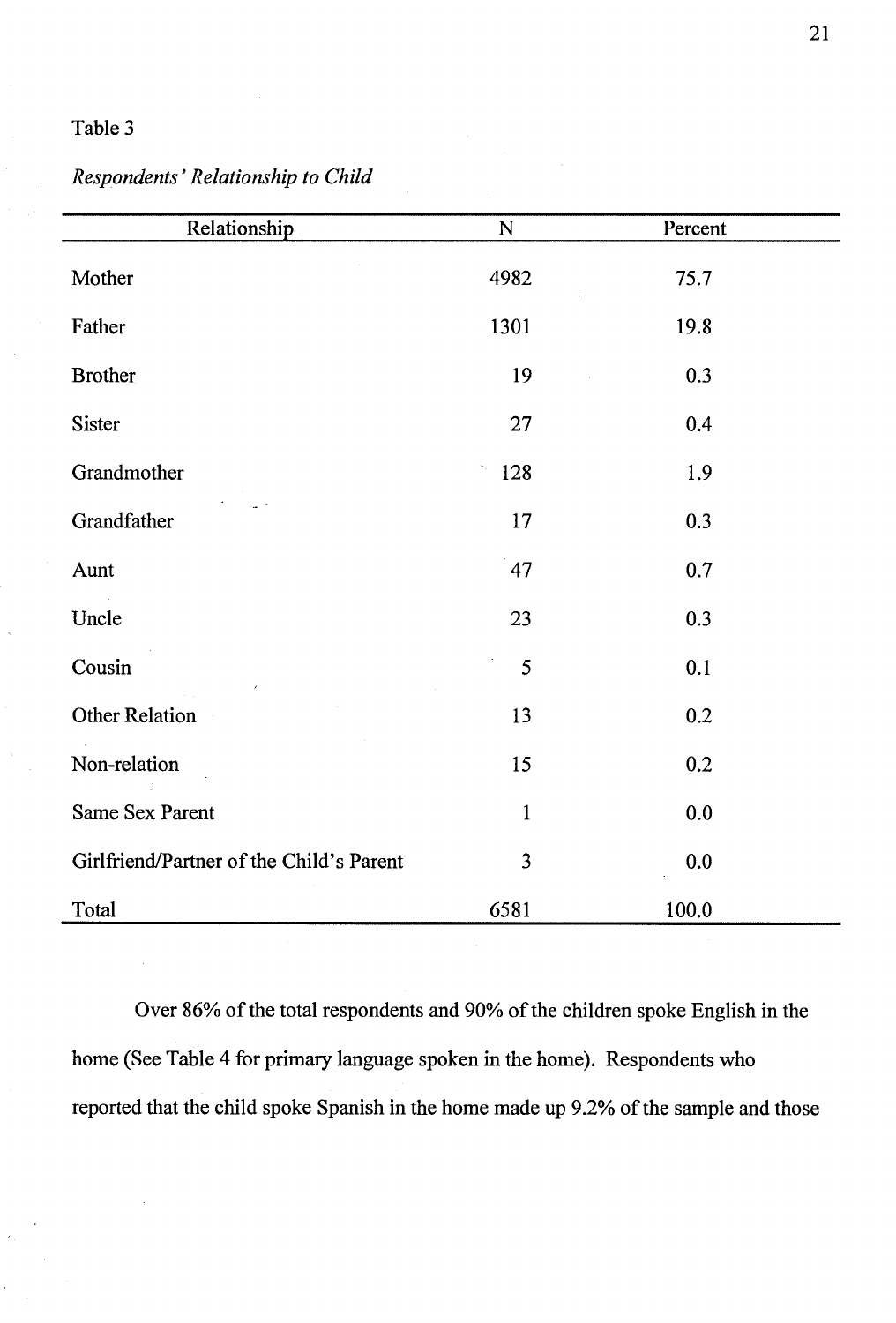individuals who spoke Spanish and English equally made up 1.4% of the sample. The remaining 3% spoke English and another language equally or another language.

#### Table 4

### *Primary Language Spoken in the Home*

|                              |      | Child   |      | Respondent |
|------------------------------|------|---------|------|------------|
| Language                     | N    | Percent | N    | Percent    |
| $\sim$ $\sim$<br>English     | 5947 | 90.4    | 5688 | 86.4       |
| Spanish                      | 345  | 5.2     | 603  | 9.2        |
| Span. & Eng. Equally         | 188  | 2.9     | 95   | 1.4        |
| Eng. & another Lang. Equally | 19   | 0.3     | 46   | 0.7        |
| <b>Another Language</b>      | 82   | 1.2     | 149  | 2.3        |
| Total                        | 6581 | 100.00  | 6581 | 100%       |

Over 80% of respondents agreed or strongly agreed that their child was challenged at school, over 80% of respondents agreed or strongly agreed that their children and teachers respected one another, and over 80% of respondents agreed or strongly agreed that the school made it easy for parents to be involved (See Table 5 for percentages of parental views of school and school practices).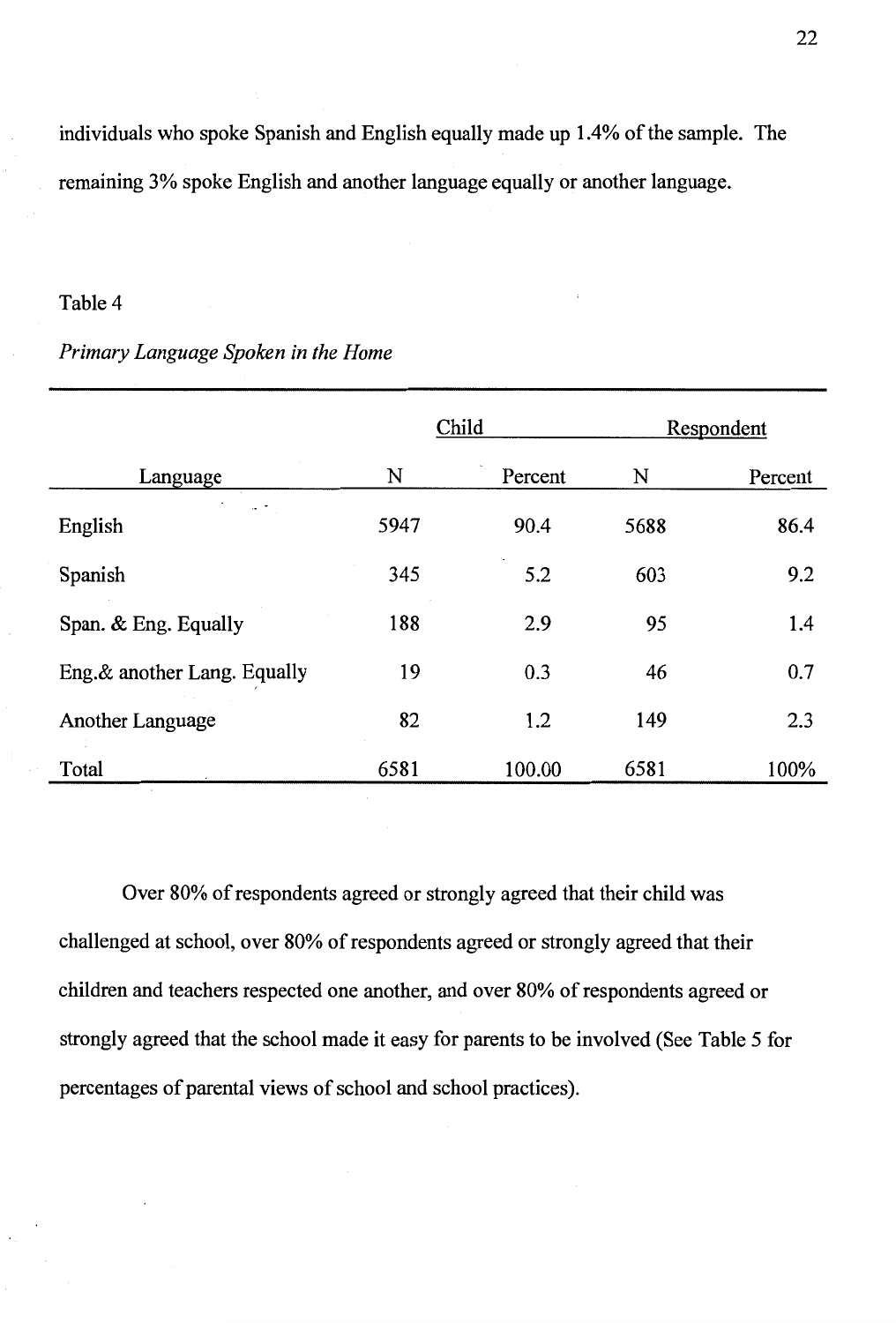| Percentages of Parental Views of School and School Practices |                   |       |          |                             |  |
|--------------------------------------------------------------|-------------------|-------|----------|-----------------------------|--|
| Views                                                        | Strongly<br>Agree | Agree | Disagree | Strongly<br><b>Disagree</b> |  |
| Child challenged at school                                   | 27.6              | 59.2  | 10.8     | 2.3                         |  |
| Child enjoys school                                          | 32.6              | 53.5  | 10.3     | 3.7                         |  |
| Students/tchrs respect each other                            | 31.0              | 57.4  | 8.7      | 2.9                         |  |
| School makes involvement easy                                | 34.1              | 56.0  | 8.1      | 1.8                         |  |
|                                                              |                   |       |          |                             |  |

Over 75% of respondents indicated that their children received mostly A's or B's (See Table 6 for children's grades across all subjects). Approximately 15% of respondents indicated that the school had contacted them about behavioral problems, 26% of respondents indicated the school had contacted them about academic or school work problems (See Table 7 for reasons school contacted parents).

#### Table 6

| Grades                      | $\mathbf N$ | Percent |  |
|-----------------------------|-------------|---------|--|
|                             |             |         |  |
| Mostly A's                  | 2548        | 28.7    |  |
| Mostly B's                  | 2478        | 37.7    |  |
| Mostly C's                  | 1112        | 16.9    |  |
| Mostly D's or Lower         | 262         | 4.0     |  |
| School does not give grades | 181         | 2.8     |  |
| Total                       | 6581        | 100.0%  |  |

*Children's Grades across all Subjects*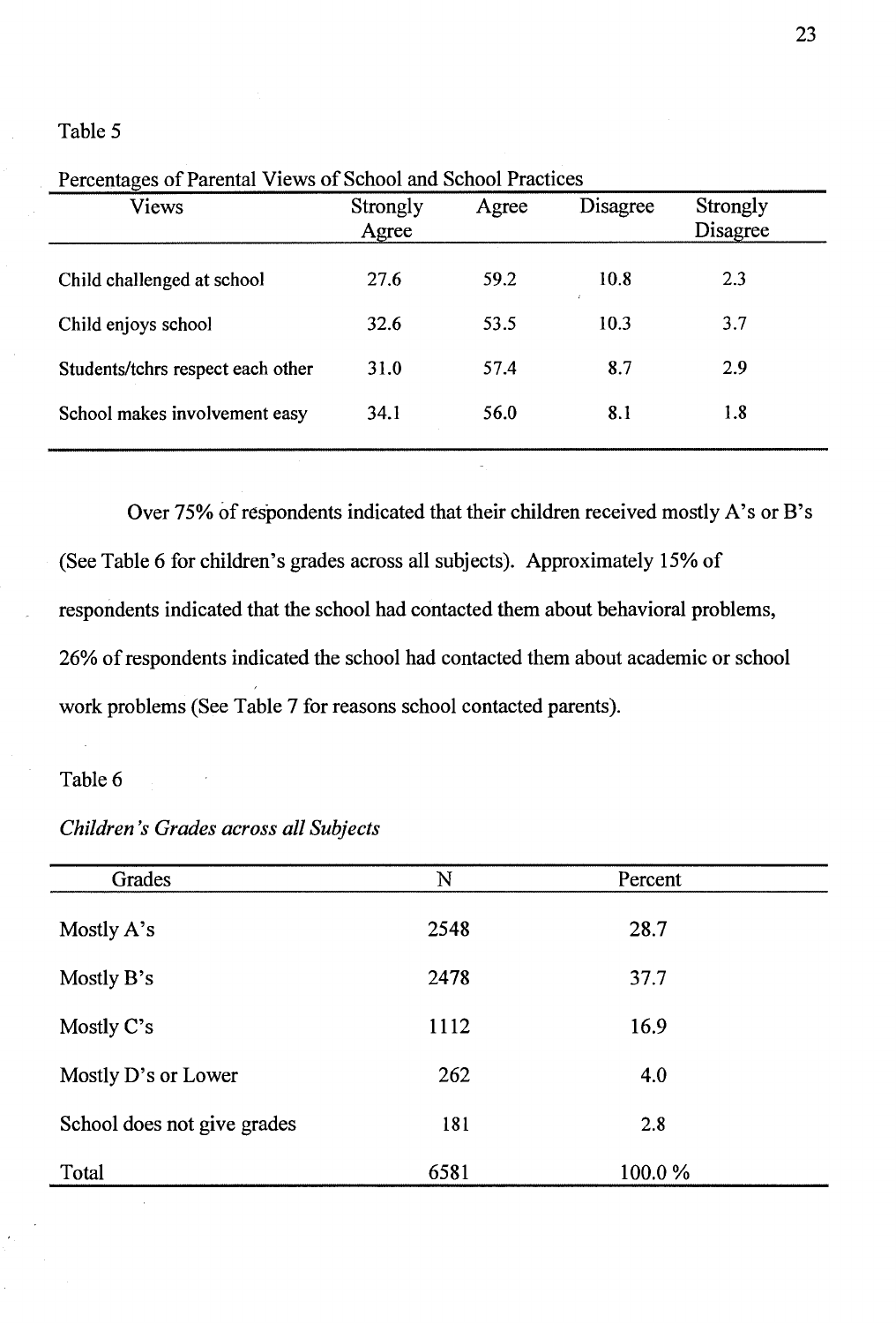#### *Reasons School Contacted Parents*

| Reason for contact   | Yes  | No   |  |
|----------------------|------|------|--|
| Behavioral problems  | 17.6 | 82.4 |  |
| School work problems | 26.0 | 74.0 |  |

Approximately 39% of respondents indicated that their child was enrolled in advanced or gifted programs at the school and 11 % reported that their child had repeated a grade (See Table 8 for additional classes and retention percentages).

#### Table 8

#### *Additional Classes and Retention Percentages*

| Classes                           | Yes | No |
|-----------------------------------|-----|----|
| <b>Gifted or Advanced Classes</b> | 39  |    |
| Child has repeated a grade        |     | 89 |

## Materials

The Parent and Family Involvement in Education Survey 2003 (PFI) questionnaire consisted of 424 questions. These questions gathered demographic information such as the age of child(ren) in the household, the relationship of the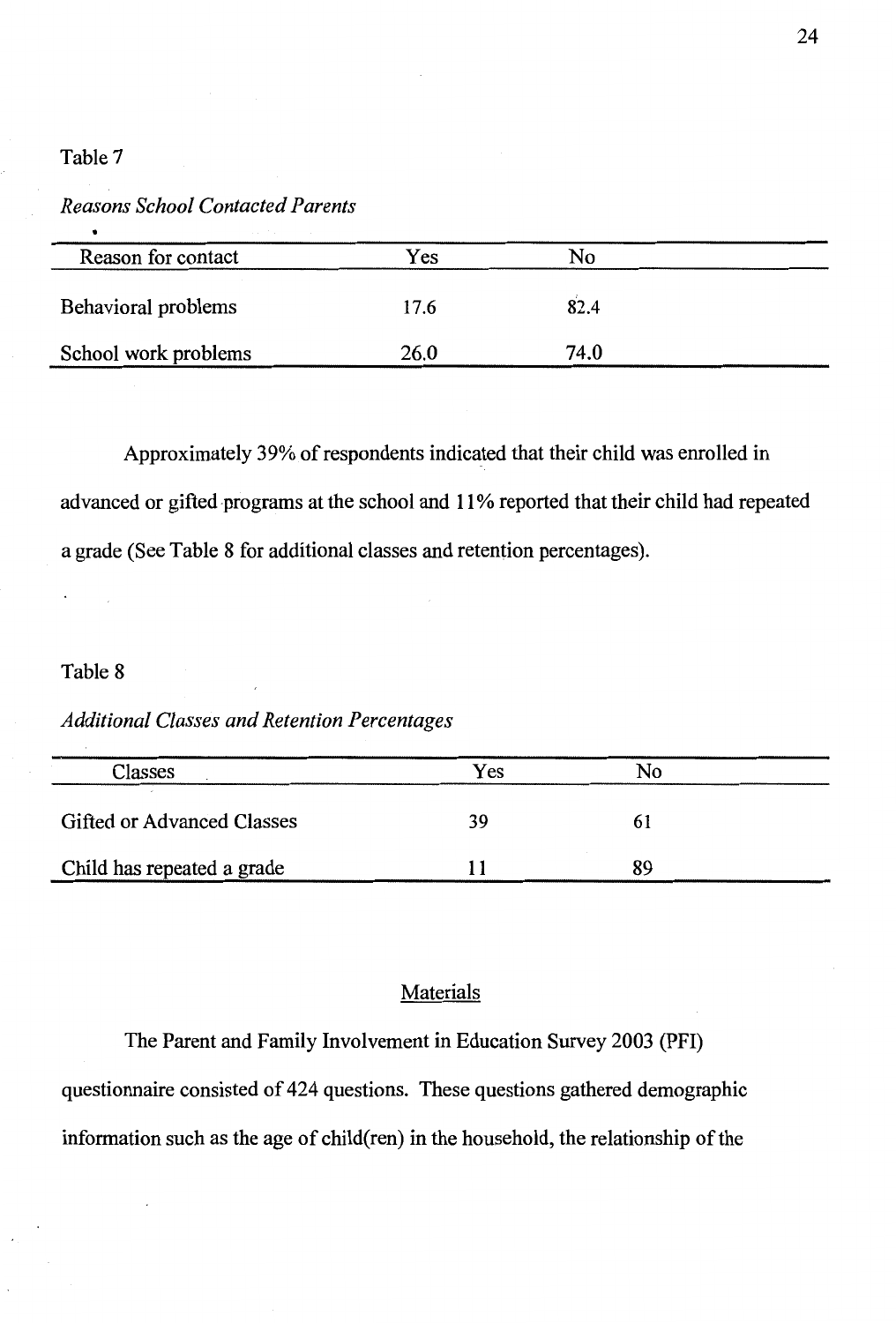respondent to the child(ren), and the language spoken in the home. Other information gathered about the child(ren) included current school status, health and disability of the child(ren), child race, and country of origin.

Information gathered about the respondent and family included parent characteristics (i.e. marital status, state in which the individual was born, first language spoken, current language spoken, race or ethnicity, level of education, and number of hours worked weekly), participation in free or reduced lunch programs, level of involvement of a non-residential parent, and household characteristics. Information gathered about household characteristics included whether the respondent owns their home, non-residential telephone numbers such as cell phones or fax numbers, computer access in the home, internet access in the home, household income level, participation in federal or state public assistance programs in the past three years, and number of times the family has moved in the past three years.

The survey also included a number of questions about the child(ren)'s school. Questions concerning school characteristics, student experiences, family or school involvement practices, family involvement in schoolwork, and family involvement outside of school were included.

The PFI questionnaire gathered information in a forced choice format, Likert rating scale format, and open ended continuous format in which respondents stated numerically the number of hours spent engaged in an activity or the number of events attended. The variables used in this analysis included forced choice and continuous variables.

25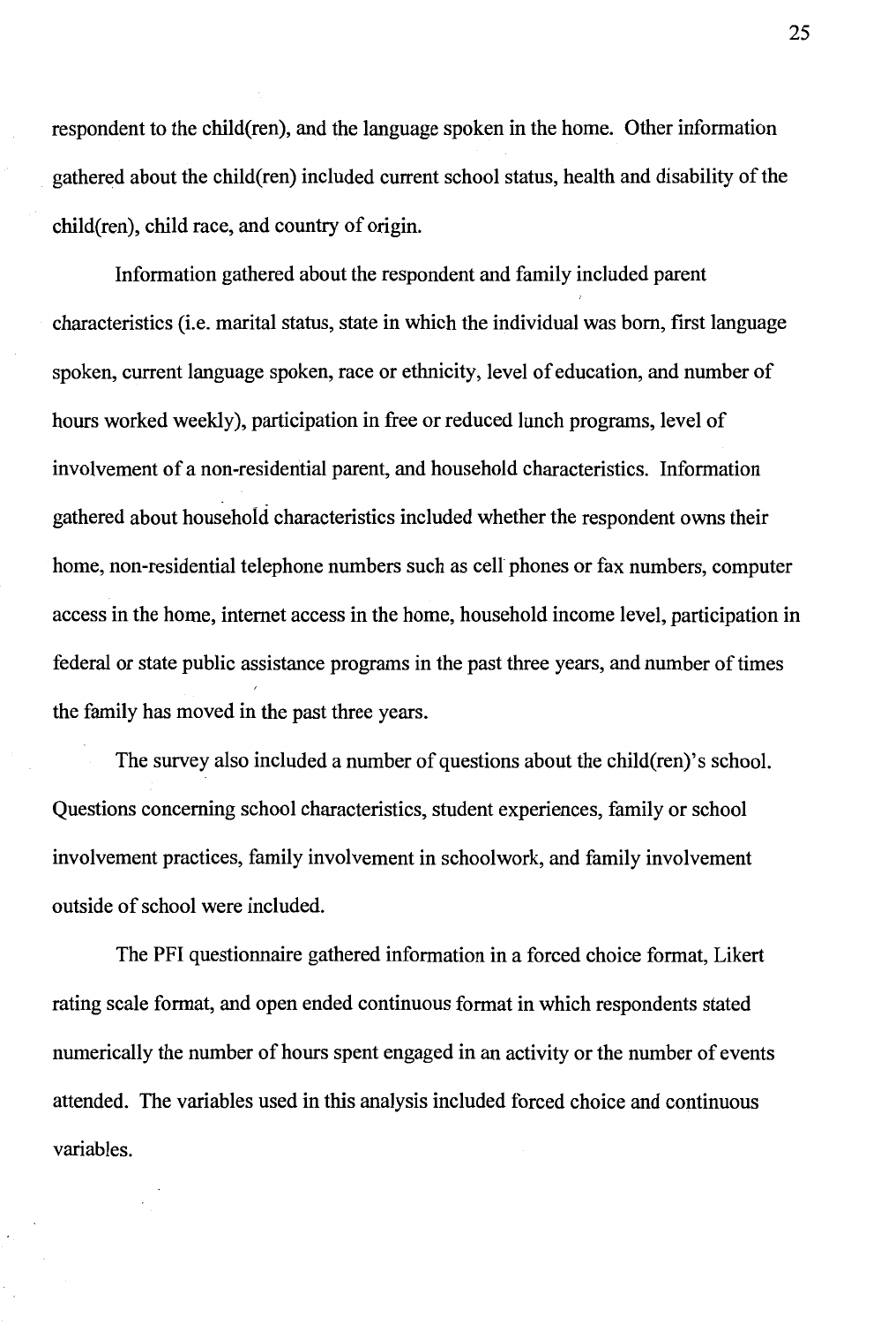The following variables were used to answer the research questions:

School-initiated phone calls; personal notes and emails from school; and school-wide memos, newsletters, and notices; hours worked weekly by parents; whether parents graduated from high school; whether parents obtained a post-secondary degree; and number of school meetings or events and activities attended by parents.

#### Number of School Meetings, Events, or Activities Attended

Parents were asked how many times they attended school meetings or events during the course of the present school year. This was an open ended question (National .. Household Education Surveys 2003, 2003).

#### Communication from School

Information was also gathered about whether respondents received phone calls, personal notes or emails, and school-wide memos, newsletters, or notices from the school. These questions included a forced choice rating scale response format. Respondents were told that the interviewers were interested in gathering information about the school initiating communication or contact with parents (National Household Education Surveys 2003, 2003). Respondents were to indicate "yes" "no" and then "one to two times" or "three or more times" for receiving a phone call from the school, receiving personal notes or emails, and receiving memos, newsletters, or notices sent to all parents (National Household Education Surveys 2003, 2003).

#### Number of Hours Worked

Additional information was gathered about the number of hours worked by the mother for pay and the number of hours worked by the father for pay. To gather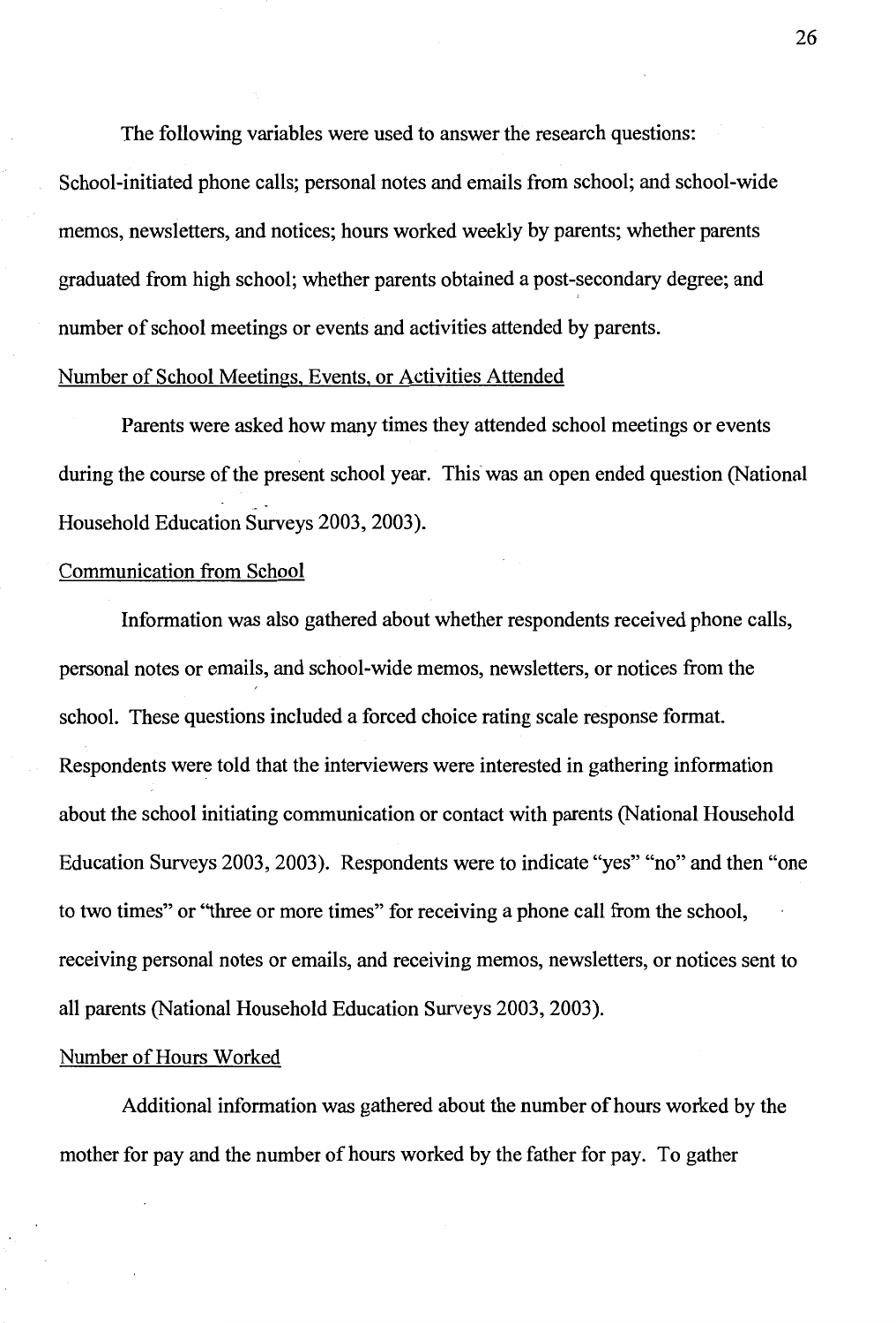information about the number of hours worked by the child's mother, respondents were asked if the child's mother worked for pay during the past week. Respondents were asked the total number of hours worked weekly for income. Interviewers told respondents to average the number of weekly hours, if weekly hours varied. Identical questions were asked of the child's father (National Household Education Surveys 2003, 2003).

#### Parent Education

To gather information about the level of education of each parent, respondents were asked to state the highest grade or year of school completed. Respondents were given the following options: up to  $8^{\text{th}}$  grade,  $9^{\text{th}}$ -11<sup>th</sup> grade, partial completion of  $12^{\text{th}}$ grade without receiving a diploma, completion of high school or equivalent, partial completion of a vocational or technical program without receiving a diploma, completion of a vocational or technical school with a diploma, some college without obtaining a degree, completion of an Associate's degree program, completion of a Bachelor's degree program, partial completion of graduate or professional school without obtaining a degree, completion of a Master's degree program, completion of a Doctoral program, or completion of a Professional degree beyond Bachelor's degree (medicine, dentistry, law etc.). Respondents were also asked to state the highest grade or year of school completed for the child's other parent (National Household Education Surveys 2003, 2003). For the current analysis, the responses were recoded as either "yes" or "no" for having a high school diploma and "yes" or "no" for having a college degree.

27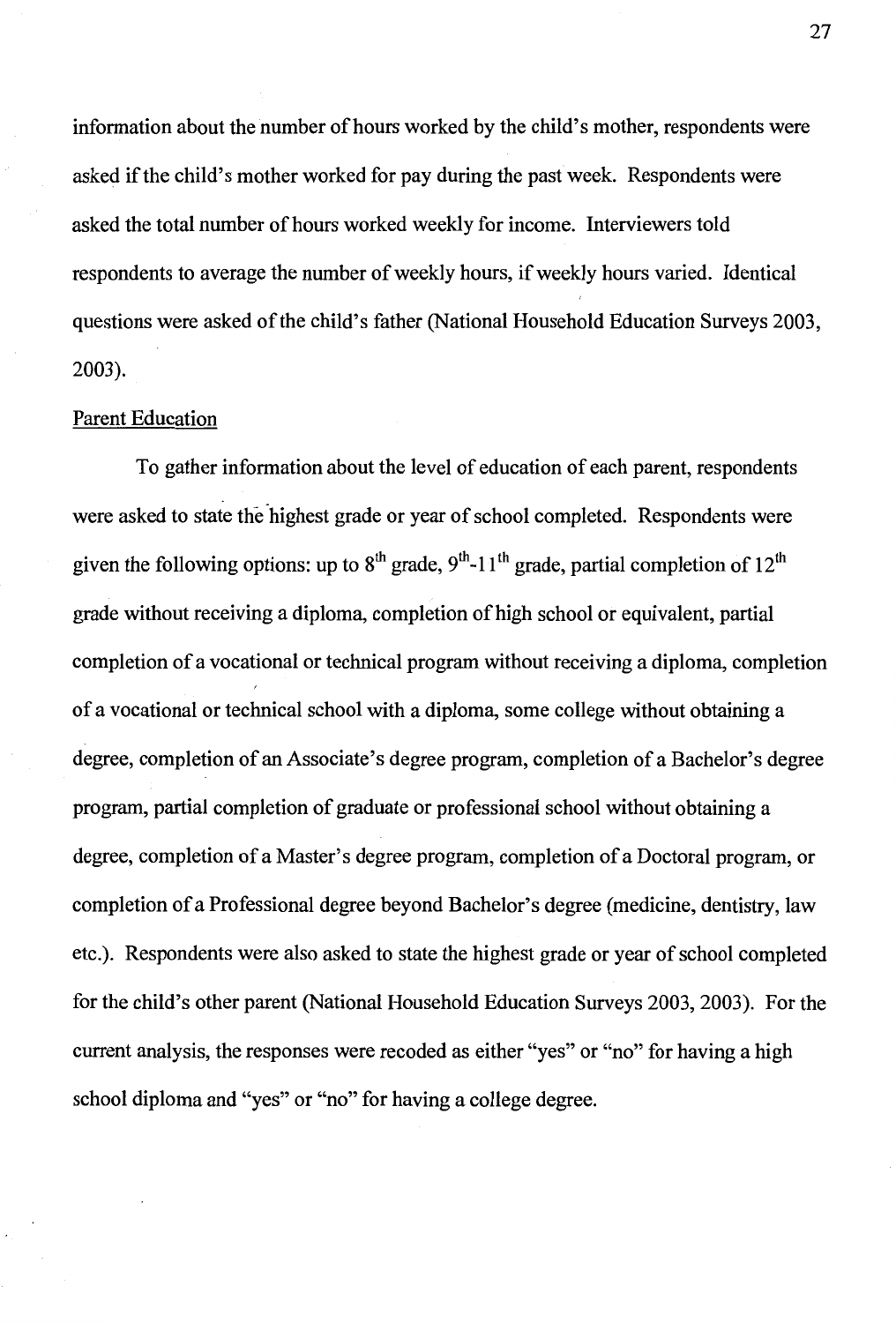The question gathering information about how often respondents attended school meetings or events was an open ended question in which respondents told interviewers the number of times during the current school year they had attended meetings and events or participated in activities at the school (National Household Education Surveys 2003, 2003).

#### Procedure

To collect data, computer-assisted telephone interviews (CATI) were conducted by Westat, a research firm that gathers data in the social sciences field. Two hundred ninety four interviewers were trained by the National Household Education Survey project. Forty interviewers were bilingual and spoke English and Spanish. As a part of training all interviewers viewed a videotape at home, practiced interviewing techniques using the CATI system, practiced interviewing other trainees using scripts, and were required to pass two tests on procedures prior to live interviewing. The bilingual interviewers received training in English, but were to conduct interviews in Spanish (Hagedorn et al., 2004).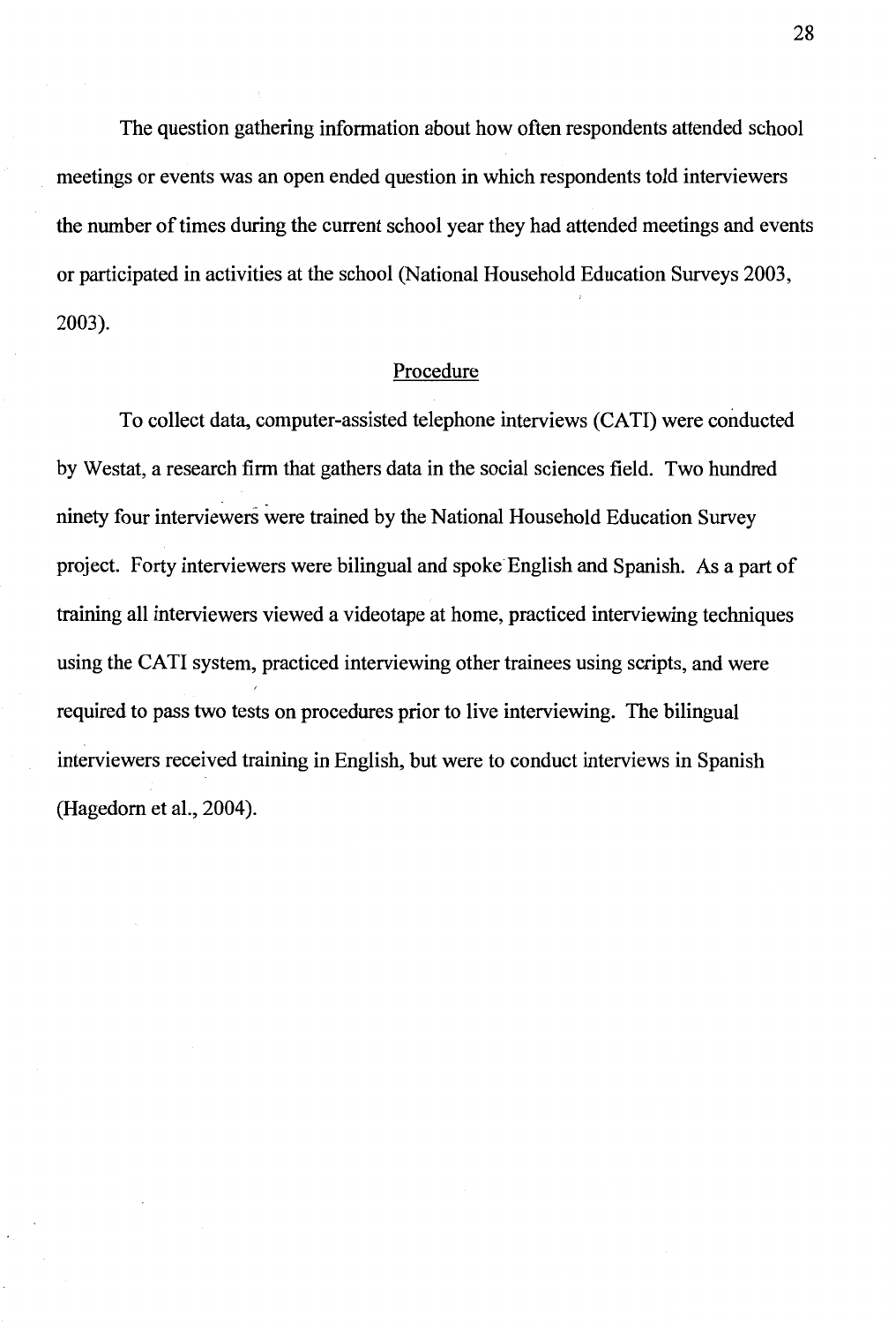#### RESULTS

Respondents indicated an average attendance of seven school meetings or events since the beginning of the school year *(M=7.27, SD=l 1.485, Mdn=4).* Less than half (40.4%) indicated receiving a phone call from the school and less than half (44.4%) received personal notes or emails from the school. A majority of parents (87.9%) indicated they received school wide memos. Respondents indicated an average of 26 weekly work hours for the mother *(M=26.17, SD=20.108, Mdn=35)* and an average of 32 weekly work hours for the father *(M=31.98, SD=23.467, Mdn=40).* 

Bivariate correlation analyses indicate a significant relationships between receiving a personal note, receiving a school wide memo, the number of weekly work hours of the mother, the number of weekly work hours of the father, whether the mother graduated from high school, whether the father graduated from high school, educational level of the mother, educational level of the father, and attending school meetings or events. Receiving a personal phone call from the school was not significantly correlated with attendance of school meetings or events. (See Appendix for bivariate correlation analysis for parent and communication and number of meetings or events attended results).

To gather information about the influence of school communication, parent education, and parent work hours on parent involvement, a hierarchical regression was conducted (See Table 9 for hierarchical linear regression results). Parents' education level (whether the mother graduated from high school, mother's college completion, whether the father graduated from high school, and father's college completion) and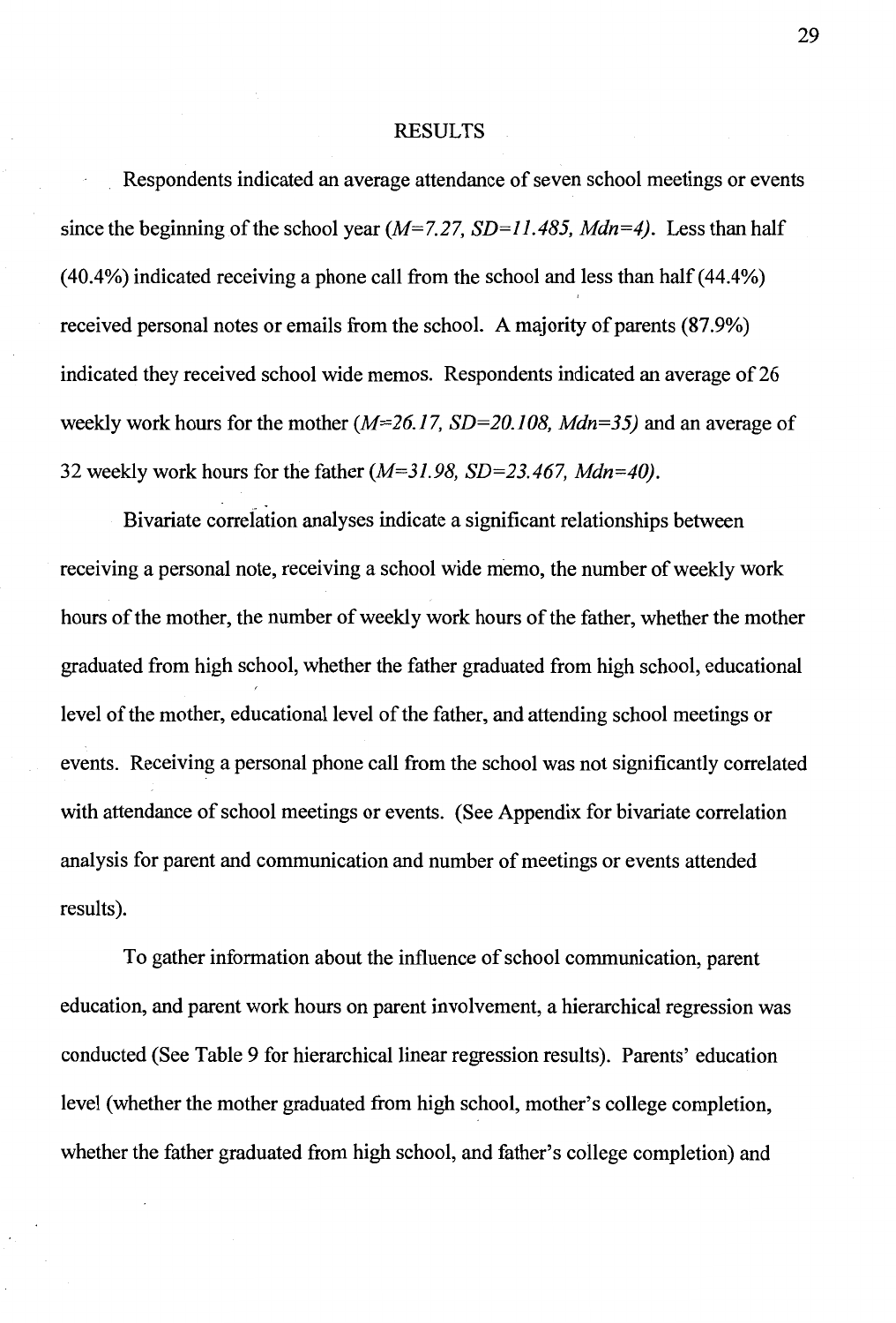parent work hours were entered in the first block because these are variables the school can not alter. Communication methods, including personal phone calls from the school, personal notes or emails from the school, and memos from the school were entered in the second block to determine if they were able to predict parent attendance after the other variables were included.

The hierarchical regression indicated that the variables in Step 1 had predictive value. The combined variables in Step 1 predicted 3.6% of the variance in school meetings and events attendance. In Step 2, memos and personal notes predicted additional variance of 0.4 percent. Memos and personal notes contributed to the model and phone calls did not (Table 9).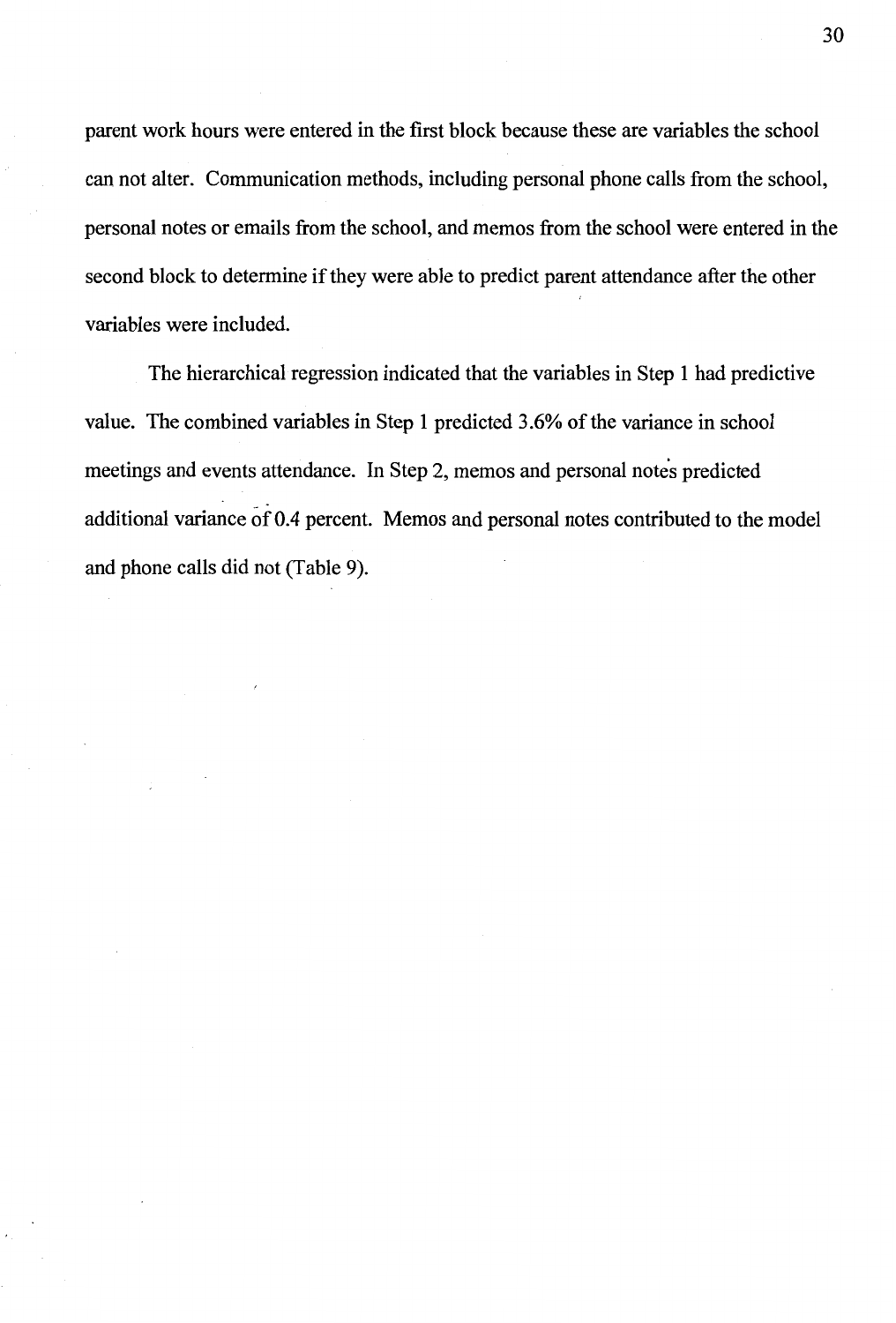|                              |         | Model with Parent<br>Variables Only |            | Model with Parent and<br><b>School Variables</b> |      |           |  |  |  |
|------------------------------|---------|-------------------------------------|------------|--------------------------------------------------|------|-----------|--|--|--|
| <b>Steps</b>                 | b       | SEb<br>ß                            |            | b                                                | SEb  | β         |  |  |  |
| Step 1 (Parent<br>Variables) |         |                                     |            |                                                  |      |           |  |  |  |
| Mother college degree        | 2.091   | .261                                | $.083***$  | 2.012                                            | .260 | $.080***$ |  |  |  |
| Mother HS completion         | 2.739   | .298                                | $.091***$  | 2.536                                            | .299 | $.084***$ |  |  |  |
| Father HS completion         | .722    | .312                                | $.030*$    | .661                                             | .311 | $.027*$   |  |  |  |
| Father college degree        | 1.280   | .279                                | $-.050***$ | 1.247                                            | .278 | $.049***$ |  |  |  |
| Mother work hours            | .020    | .005                                | $.036***$  | .020                                             | .005 | $.035***$ |  |  |  |
| Father work hours            | $-.015$ | .006                                | $-.031**$  | $-.015$                                          | .006 | $-.031*$  |  |  |  |
| Step 2 (School Contact)      |         |                                     |            |                                                  |      |           |  |  |  |
| Memo                         |         |                                     |            | 1.791                                            | .370 | $.044***$ |  |  |  |
| Personal notes               |         |                                     |            | .805                                             | .216 | $.036***$ |  |  |  |
| Phone call                   |         |                                     |            | .290                                             | .217 | .013      |  |  |  |

*Hierarchical Linear Regression Prediction Parent Attendance at School Events by Parent Variables and School Contact Variables* 

*Note.* 1 = no; 2 = yes for college degree, high school completion, memo, personal note, and phone call.  $R^2$  = .036 for Step 1 (p < .001);  $\Delta R^2$  = .004 for Step 2 (p < .001).

 $*$  p < .05 \*\*  $p < .01$ \*\*\*  $p < .001$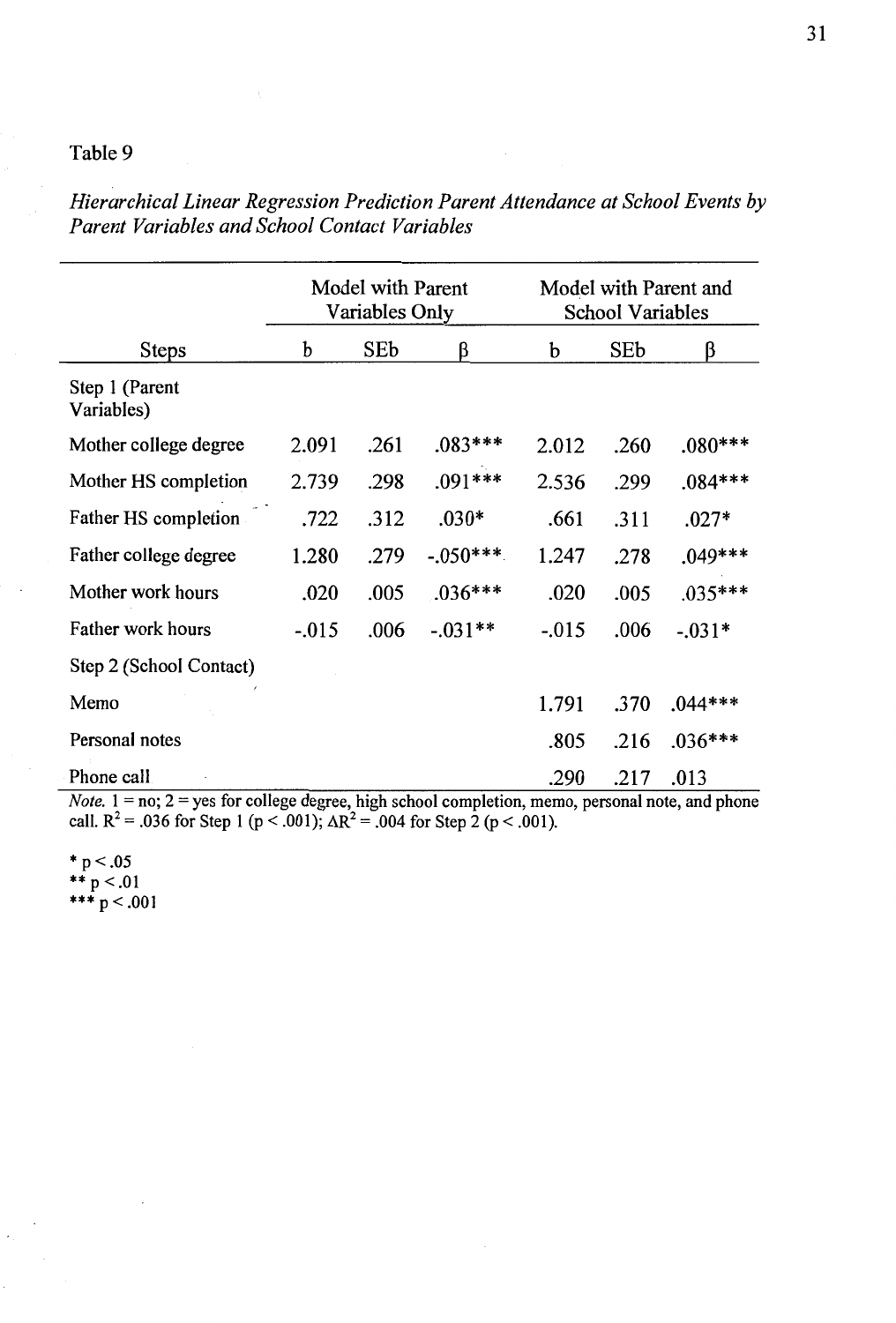#### DISCUSSION

It was hypothesized that communication methods (personal phone calls, personal notes and emails, school wide memos), parental work hours, and educational attainment of parents would be strong predictors of parental involvement as defined by attending school meetings or events. Previous studies have shown that increased communication methods lead to increased parental involvement levels (Adams & Christenson, 2000; Epstein, 1986; Minke & Anderson, 2003). It was hypothesized that parental work hours and educational attainment of the parents would affect involvement with longer work hours lending to lower attendance at school meetings or events. Educational level was examined because it was thought that those parents with degree attainment on the extremes (no high school diploma or equivalent or completion of post bachelor degree program) would incur lower levels of involvement due to longer working hours. The data has not demonstrated clinical significance in terms of impacting the number of activities attended on a practical level.

The literature indicates that shared communication between the school and family has positively impacted the levels of parental involvement incurred and is a strategy schools can employ to bolster involvement levels (Adams & Christenson, 2000; Epstein, 1986; Minke & Anderson, 2003). However, the communication methods examined in these analyses (phone calls from the school, personal notes or emails, and school wide memos) accounted for only 0.4% of the variance observed beyond the effects of parent education and work hours. Memos from school and personal notes from the school were significant predictors, but personal phone calls were not.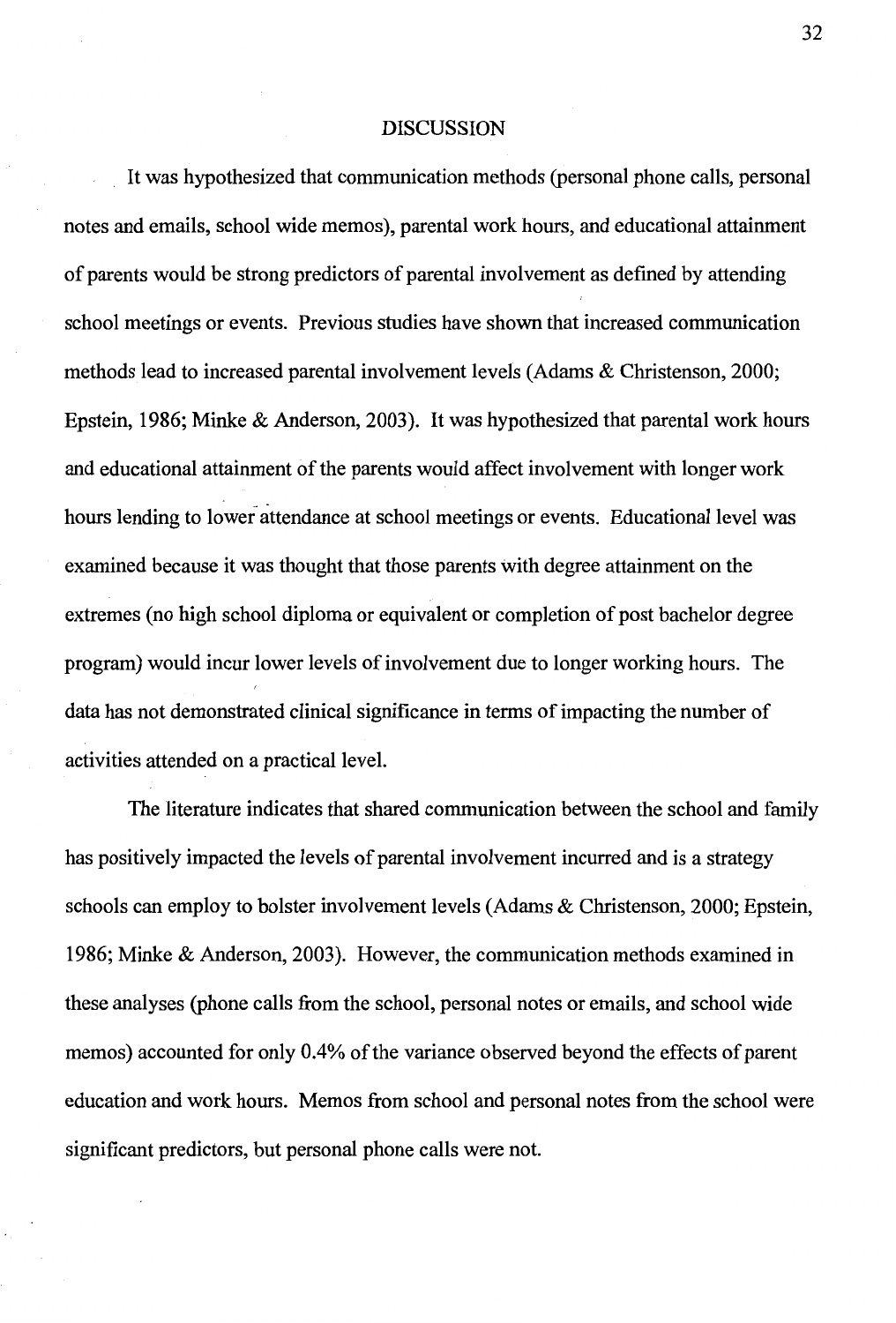In this study, parent work hours and education level accounted for 3.6% of the variance in school activity attendance. Although statistically significant, the analyses provide the author with little information as how to clinically impact the number of events or meetings attended by parents of  $6<sup>th</sup>$  through 12<sup>th</sup> grade students. From a statistical standpoint sending parents personal notes and emails, sending school wide memos, the number of weekly work hours incurred by parents, and the educational attainment of parents predicts only 4% of the variance in the levels of involvement incurred at school. However, this information does not offer clinical significance as these predictors have a small impact on the number of events attended by parents.

Previous research has shown that involvement rates drop as students enter middle school (Epstein & Dauber, 1991). Although these analyses indicate that some communication methods (personal notes and emails and school wide memos) and parental work hours are related to the number of meetings or events attended at the school, these variables account for a small amount of variance. Thus, other factors could be related to parental involvement in secondary school.

The limited predictive power of the variables (personal phone calls, personal notes and emails, school wide memos, number of weekly work hours of each parent, and the education attainment of each parent) may have been affected by characteristics of the sample. For example, over 80% of respondents indicated they agreed or strongly agreed that the school makes involvement easy (Table 5). It is not known if this positive response from respondents is typical in the population.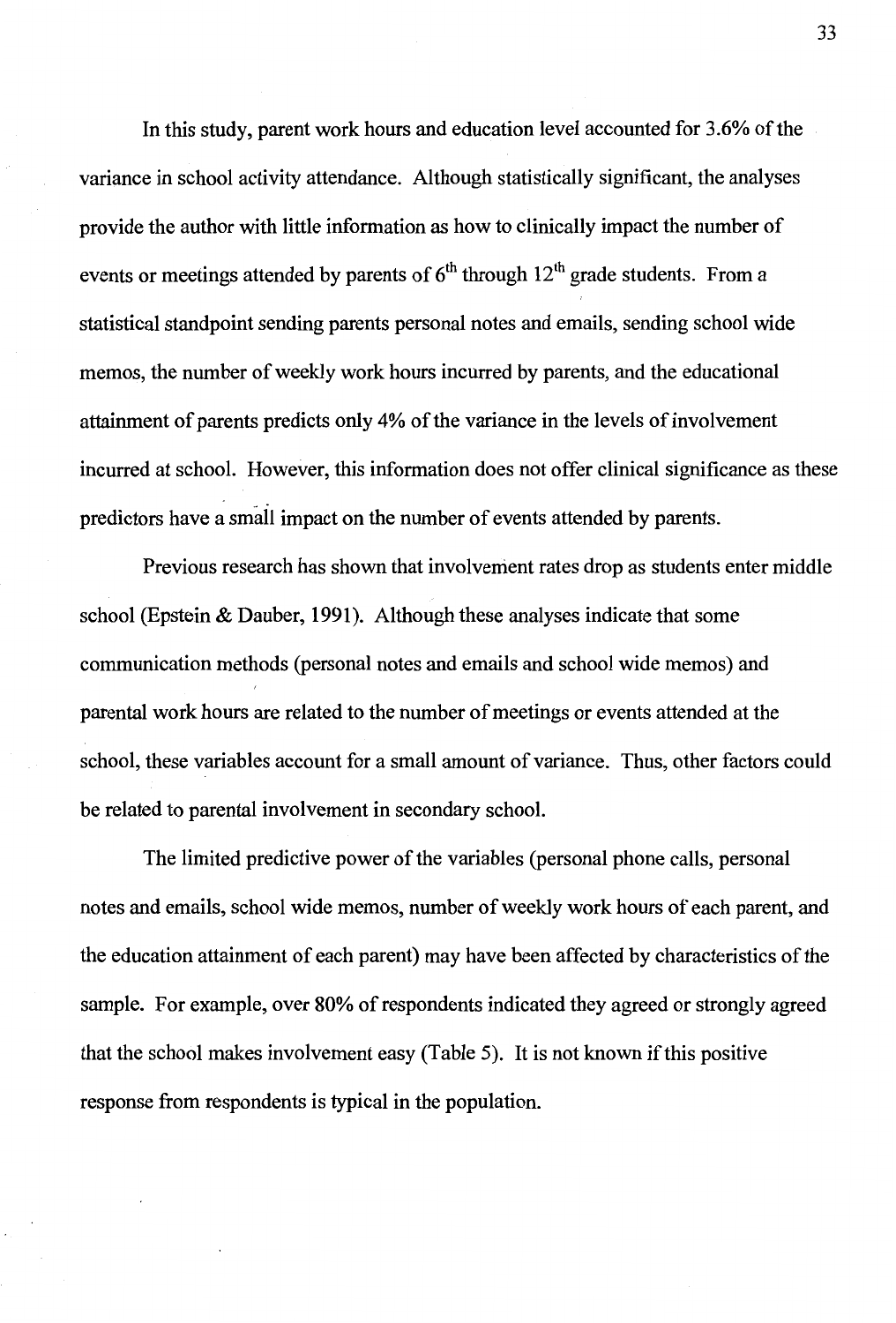Respondents may have wanted to make a positive impression on the interviewer and may not have been truthful with the interviewers. Over 80% of respondents stated that their child(ren) received As or Bs and 39% of respondents stated that their child(ren) were in gifted or advanced classes (Table 8). Again, it is difficult to determine if these responses are typical in the population.

#### **Limitations**

Several limitations to this study must be noted. First, the representativeness of the sample was a limitation. The sample was limited to those households with a residential phone number that was not used for a computer. As a result, households without phone service were not represented. The sample was also limited to those individuals who were willing to participate in a survey over the phone.

The analysis in this study was also limited by the variables included in the survey and the way responses were coded. In this study, there were a limited number of questions pertaining to whether respondents were satisfied with the school and the school practices. No information was gathered on whether respondents felt parental involvement was important and no questions gathered information on ways to increase involvement.

Finally one must consider the possible influence of respondent bias in which respondents wanted to make a positive impression on the interviewer and may not have been entirely truthful. Over 80% of respondents agreed or strongly agreed that the school made it easy for parents to be involved. It is difficult to determine if this opinion is representative of parents of  $6<sup>th</sup>$  through  $12<sup>th</sup>$  graders across the nation. The data gathered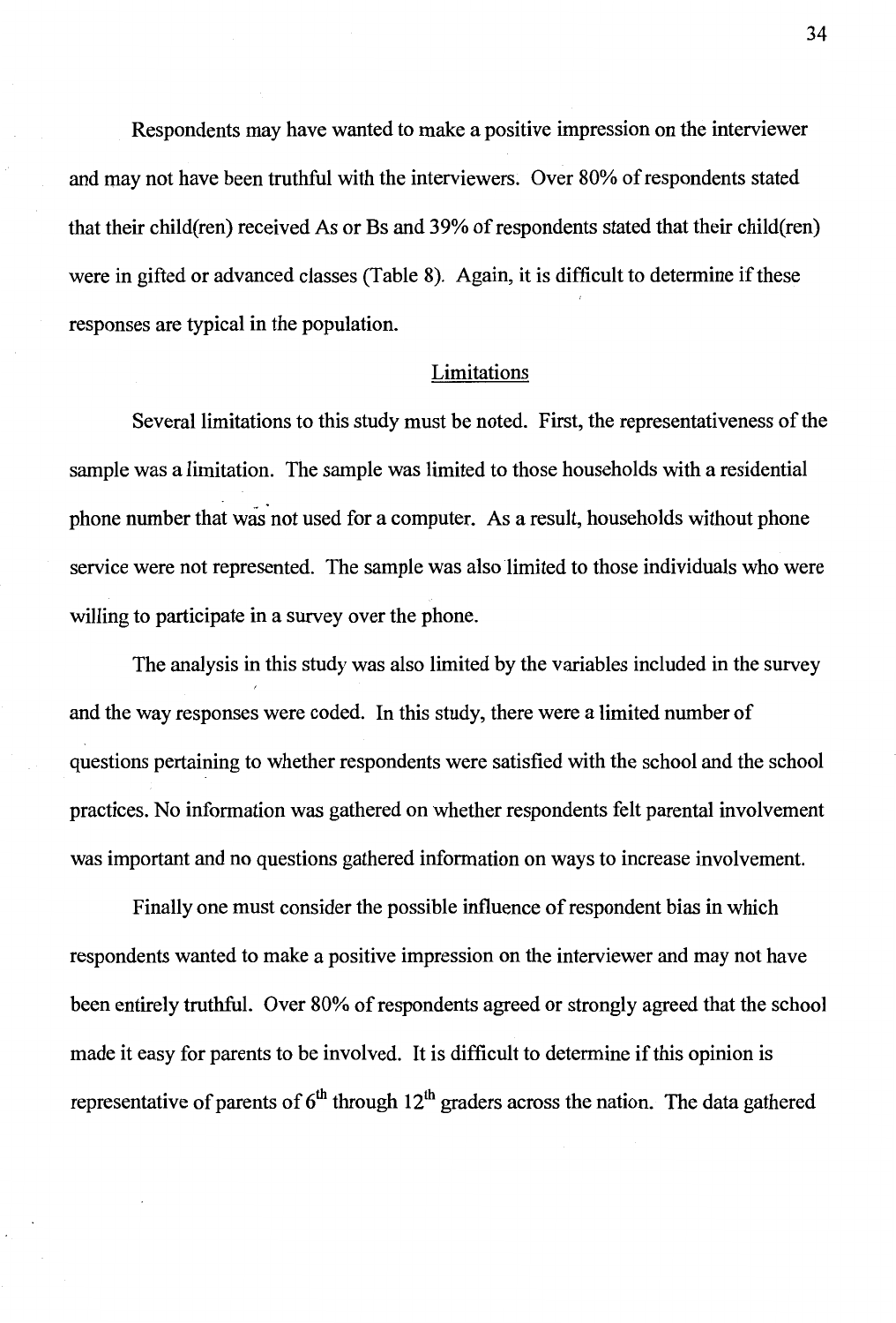reflects a sample that feels the schools have made it easy for parents to be involved and thus may attend more meetings and events as a result.

#### Implications and Suggestions for Future Research

The current analyses show that memos and personal notes or emails do affect the number of school meetings or events attended by respondent, although these actions account for a small amount of variance. Prior research suggests communication is an effective tool to increase involvement, but this study suggests there is a limited impact at the secondary level. Prior research also suggests that the type of communication ( communication that enhances trust and builds trusting relationships) increases involvement levels over communication that does not enhance trust or build trusting relationships. Other types of communication should be explored in future studies.

Research has demonstrated the positive impact of parental involvement on education and a marked decrease in involvement occurs at the secondary level. Prior research has also demonstrated that quality involvement is more beneficial than high frequency involvement rates alone. Additional research is needed to determine effective methods of increasing involvement in the education of secondary students.

The questionnaire used in this study contained a limited number of questions on overall satisfaction with the school. Additional questions regarding specific practices of the school may lend to a better understanding of why parents are satisfied with the school and which practices contribute to higher satisfaction levels. The questionnaire also contained a limited number of questions on how the school involves parents and overall feelings about the involvement practices offered by the school. Additional questions

35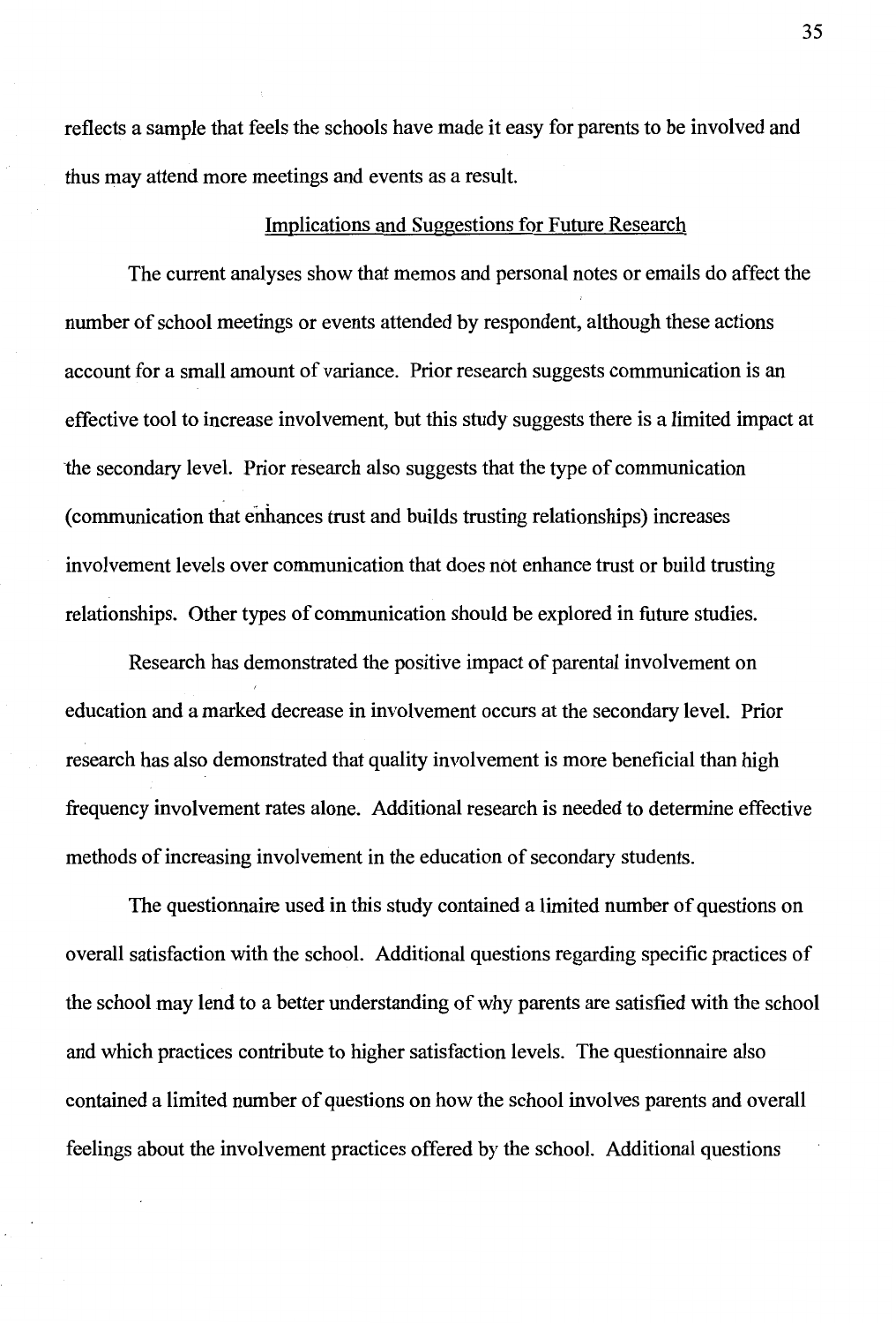regarding the specific school practices would provide insight on which practices provided the greatest amount of involvement.

The PFI defined involvement as participation in three or more events at the child's school and participation in at least four learning activities outside of school (Hagedorn et al., 2004). Analyses might have been more beneficial if parents could have been grouped as no involvement, somewhat involved, moderately involved, and highly involved. Cross comparisons could then have been made between groups of involved parents and comparisons could have been made between those parents who are not involved and those who are. Differences between and among each of these groups could also be observed. These differences were not examined in the present study due to the manner in which involvement was defined.

In the present study the number of school meetings or events attended by parents since the beginning of the school year was used to measure involvement. However, employing the PFI measure of involvement or another measure of involvement in analyses may have yielded different results.

36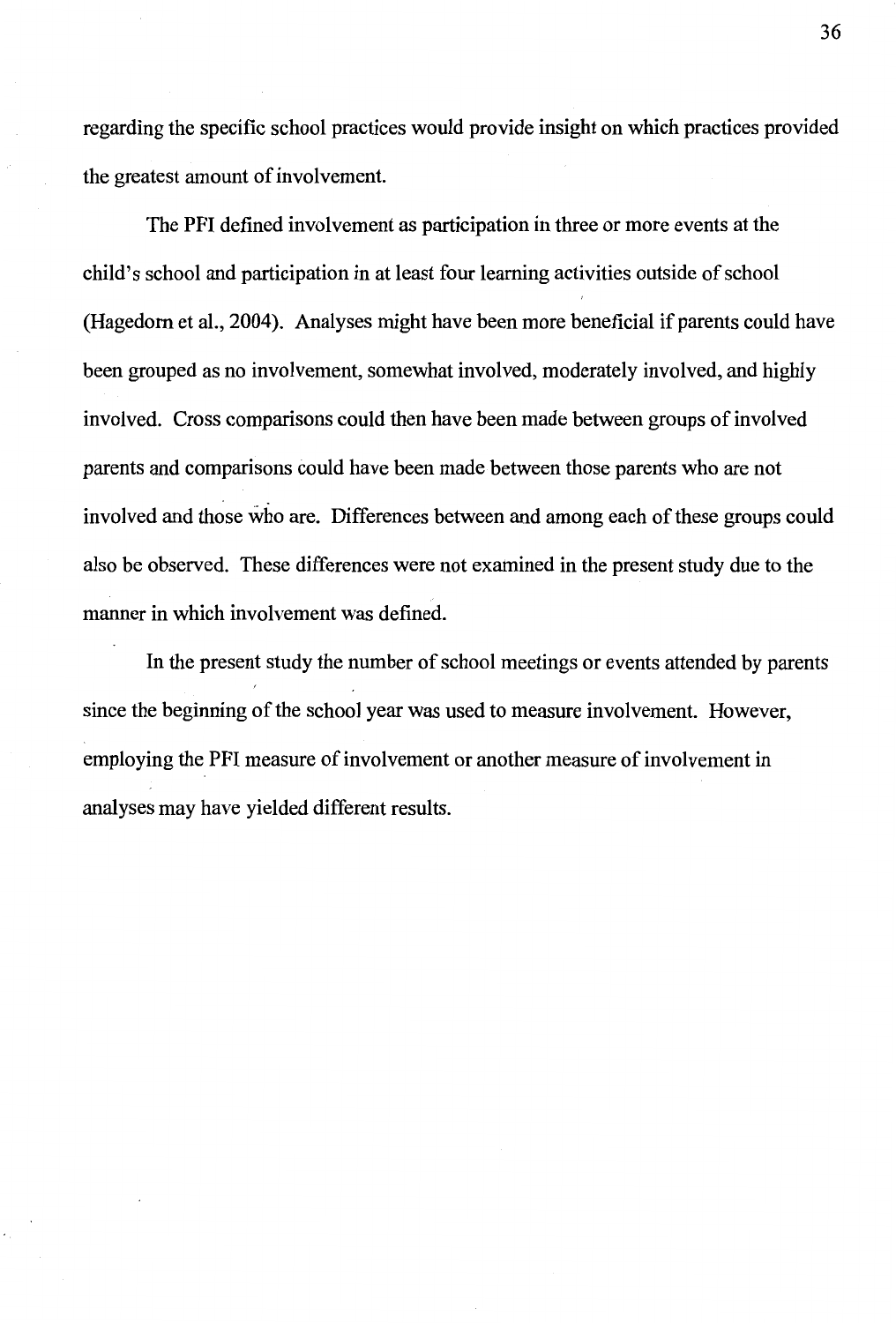#### REFERENCES

- Adams, K. S., & Christenson, S. L. (2000). Trust and the family-school relationship: Examination of parent-teacher differences in elementary and secondary grades. *Journal of School Psychology, 38(5),* 447-497.
- Aston, J., & Caimey, T. (2001). Understanding the discourses of partnership: An examination of one school's attempts at parent involvement. *Australian Journal of Language and Literacy, 24(2),* 145-155.
- Berger, E. H. (1991). Parent involvement: Yesterday and today. *The Elementary School Journal, 91(3),* 210-219.
- Brosterman, N. (1997). *Inventing Kindergarten* (pp. 12-22). New York City, NY: Abrams.
- Bruckman, M., & Blanton, P. W. (2003). Welfare-to-work single mothers' perspectives on parent involvement in head start: Implications for parent-teacher collaboration. *Early Childhood Education Journal, 30(3),* 145-150.
- Christenson, S. L., & Buerkle, K. (1999). Families as educational partners for children's school success: Suggestions for school psychologists. In C.R. Reynolds, & T.B. Gutkin (Eds~), *The handbook of school psychology, (3rd ed)* (pp. 709-744). New York: Wiley & Sons.
- Cochran, M., & Henderson, R. (1986). Family matters: Evaluation of the parental empowerment program. In A. T. Henderson, & N. Berla (Eds.). *A new generation of evidence: The family is critical to student achievement* (pp. 45-46). Washington, DC: Center for Law and Education.
- Dinnebeil, L.A., Hale, L., & Rule, S. (1999). Early intervention program practices that support collaboration. *Topics in Early Childhood Special Education, 19(4),* 225 240.
- Epstein, J. L. (1986). Parent's reactions to teacher perceptions of parent involvement. *The Elementary School Journal, 86(3),* 277-294.
- Epstein, J. L. (1991). Effects on student achievement of teachers' practices of parental involvement. In A. T. Henderson, & N. Berla. (Eds.). *A new generation of evidence: The family is critical to student achievement* (pp. 61-62). Washington, DC: Center for Law and Education.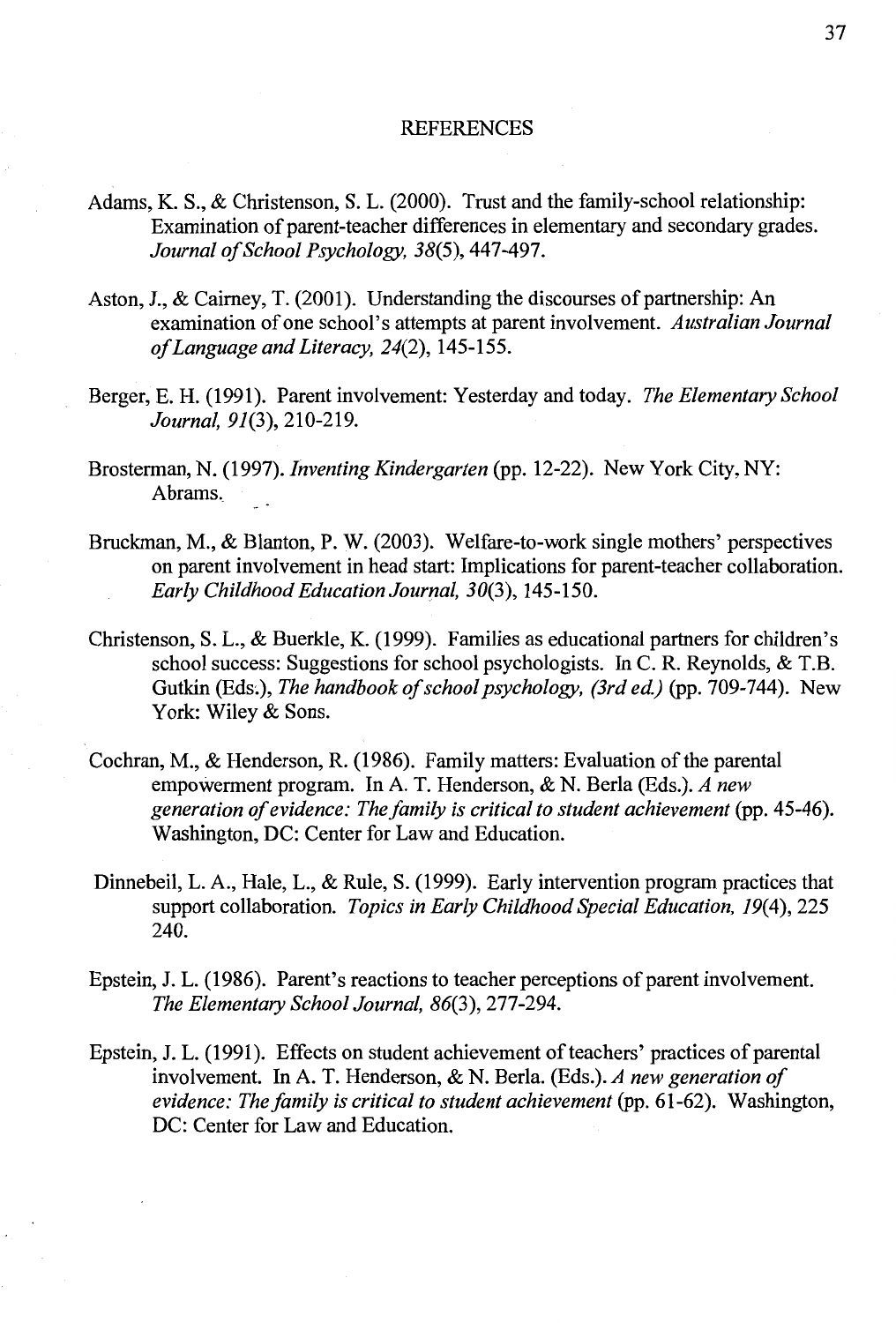- Epstein, J. L. (1995). School/family/community partnerships: Caring for the children we share. *Phi Delta Kappan, 76,* 701-712.
- Epstein, J. L, & Dauber, S. L. (1991). School programs and teacher practices of parent involvement in inner-city elementary and middle schools. *The Elementary School Journal, 91(3),* 289-305.
- Grolnick, W. S., Benjet, C., Kurowski, C. 0., & Apostoleris, N. H. (1997). Predictors of parent involvement in children's schooling. *Journal of Educational Psychology, 89(3),* 538-548.
- Hagedorn, M., Montaquila, J., Vaden-Kiernan, N., Kim, K., & Chapman, C. (2004). *National Household Education Surveys of 2003: Datafile user's manual, volume*  1. (NCES 2004-101). Washington, DC: U.S. Department of Education. National Center for Educational Statistics.
- Iowa Head Start Association 2003. (2003). *What is head start?* Retrieved December 1, 2005, from http://www.iowaheadstart.org
- Izzo, C. V., Weissberg, R. P., Kaspow, W. J., & Fendrich, M. (1999). A longitudinal assessment of teacher perceptions of parent involvement in children's education and school performance. *American Journal of Community Psychology, 27(6),*  817-831.
- Lewis, A. E., & Forman, T. A. (2002). Contestation or collaboration? A comparative study of home-school relations. *Anthropology and Education Quarterly, 33(1),*  60-89.
- Minke, K. M., & Anderson, K. J. (2003). Restructuring routine parent-teacher conferences: The family-school conference model. *The Elementary School Journal, 104(49),* 49-74.
- *National Household Education Surveys of2003---Parent and Family Involvement in Education Survey: 2003[Data* file]. Washington, DC: National Center for Educational Statistics.
- United States Department of Education (2001). *No Child Left Behind.* Retrieved December 4, 2005, from http://www.ed.gov/nclb
- Westergard, E., & Galloway, D. (2004). Parental disillusionment with school: Prevalence and relationship with demographic variables, and phase, size, and location of school. *Scandinavian Journal of Educational Research, 48(2),* 189- 204.